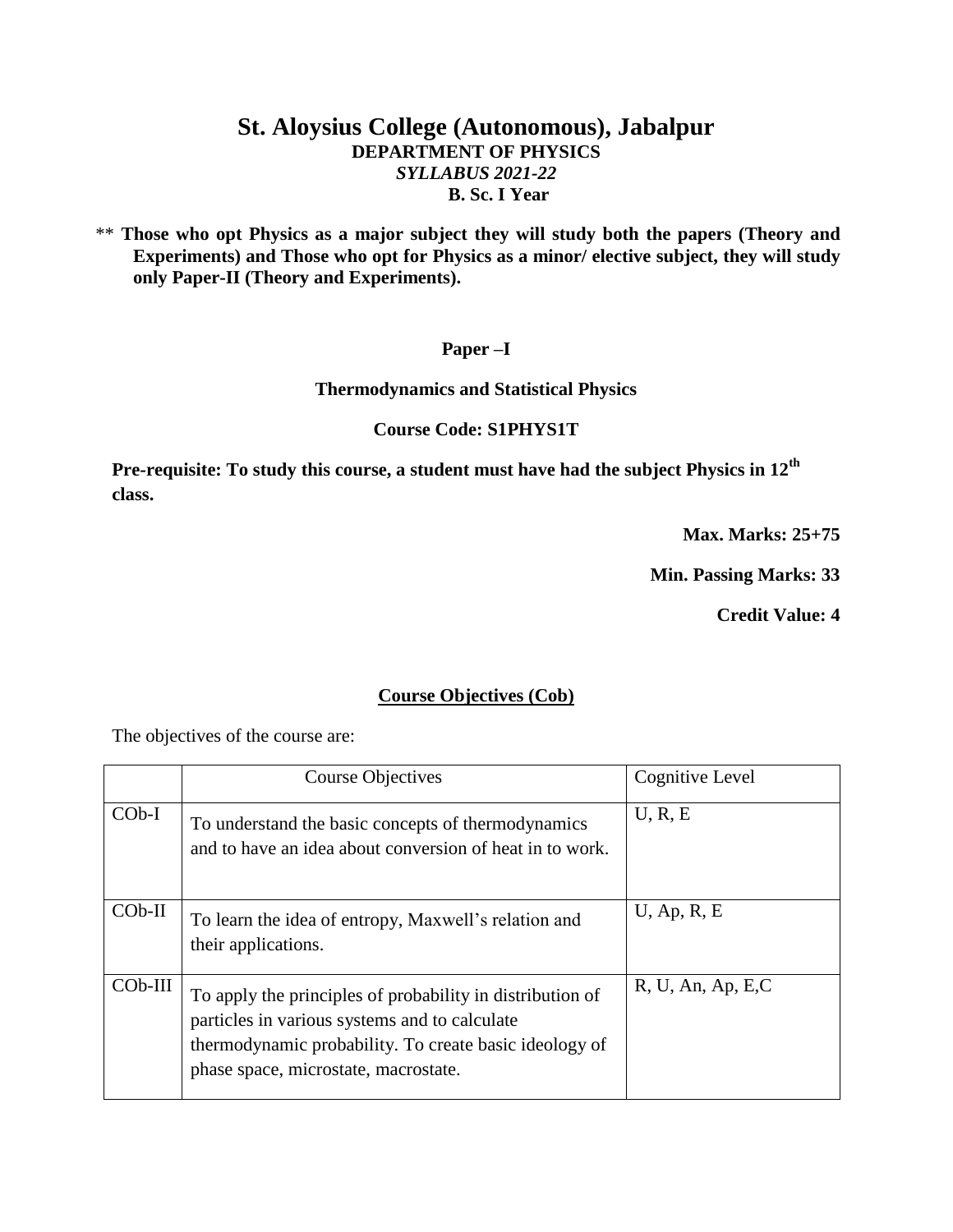| $COb-IV$ | To provide insight of postulates of statistical physics. To<br>learn the different types of statistical distribution (which<br>particles follow which statistics and why). | $R$ , U, An, Ap, E, R |
|----------|----------------------------------------------------------------------------------------------------------------------------------------------------------------------------|-----------------------|
| $COb-V$  | To know the important contributions of various physicist $\vert U, R \vert$<br>in the field of Physics                                                                     |                       |

# **Course Outcome(COt)**

|            | <b>Course Outcomes</b>                                                                                                                                     | Cognitive Level |
|------------|------------------------------------------------------------------------------------------------------------------------------------------------------------|-----------------|
| $COf-I$    | Learner will be able to build and make use of<br>Basic concepts of thermodynamics & Maxwell's<br>thermodynamic relations.                                  | U, R, E         |
| $COf-II$   | Learner will be able to outline the idea about<br>Micro and Macro states, Ensembles, Statistical<br>Probability and Phase Space.                           | R, U, An, Ap, E |
| $COt$ -III | Learner will be able to create the idea of $\mid R, U, Ap, An, E$<br>partition function and distribution function for<br>classical and quantum statistics. |                 |
| $COf-IV$   | Learner will be able to construct/imagine the<br>Specific Contributions of Physicists in Various<br>branches of Physics                                    | U, C            |

COb-Course Objective; COt – Course Outcome; R- Remember; U- Understand; Ap – Apply; An – Analyse; E- Evaluate; C – Create

# **UNIT-I**

### **Historical background & Laws of Thermodynamics**

# **1. Historical background: [ 12 Lectures ]**

**1.1.**A brief historical background of thermodynamics and statistical Physics in the context of India and Indian culture, Contribution of S.N Bose in thermodynamics & Statistical physics.

# **2. Laws of thermodynamics:**

**2.1.**Thermodynamical system and thermodynamical coordinates, Thermal equilibrium, Zeroth Law of thermodynamics, The concept of path function and point function, Work done by and on the system.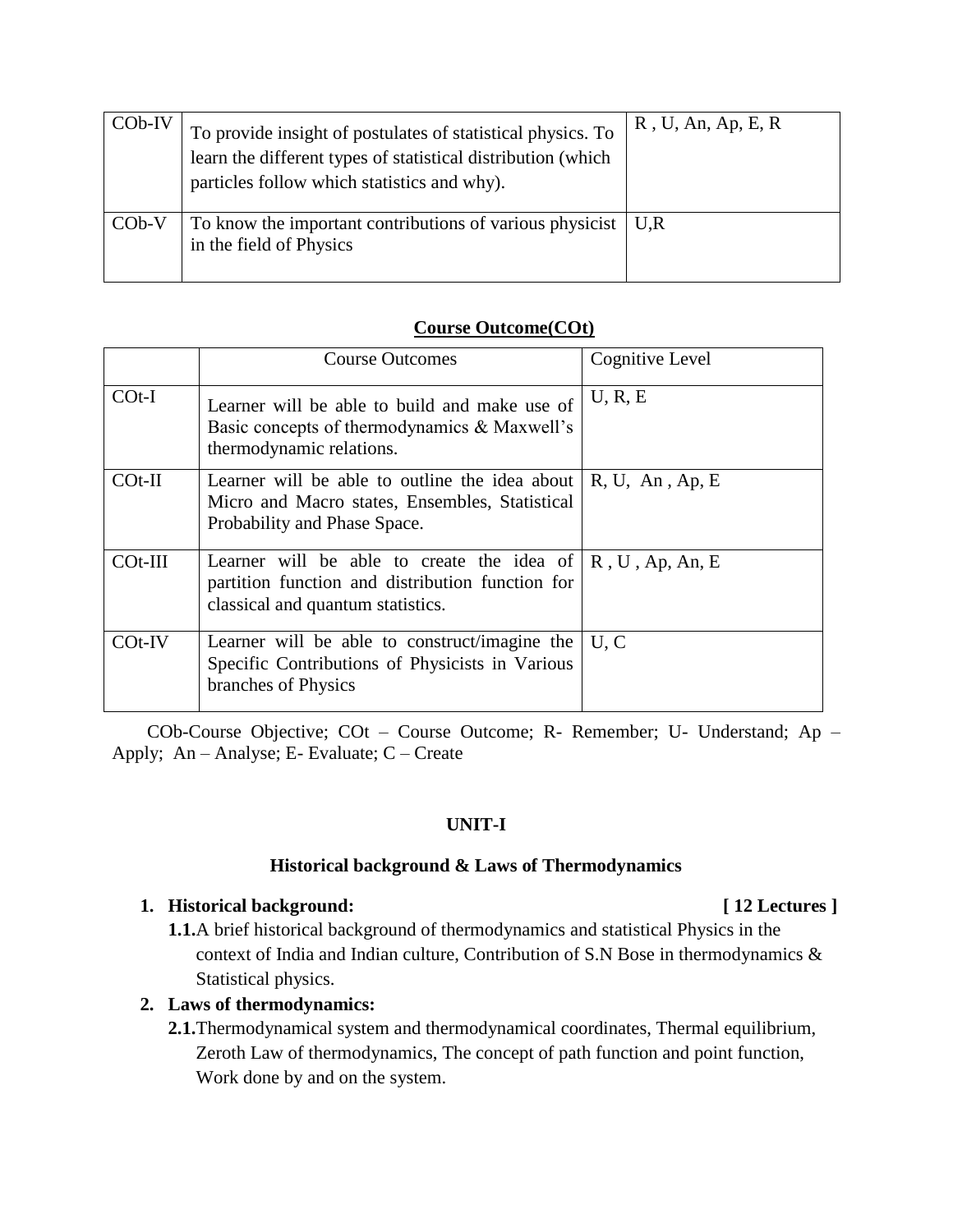- **2.2.**First law of thermodynamics ,Internal energy as a state function, Reversible and irreversible change, Heat engine and its efficiency, Carnot's cycle, Carnot's engine and its efficiency, Carnot's theorem, Otto engine, Otto cycle, Diesel engine, Diesel cycle.
- **2.3.** Second law of thermodynamics, Statement of Kelvin-Planck and Clapeyron, Absolute scale of temperature: Zero of absolute scale, Size of degree, Identity of perfect gas scale and absolute scale.

**Keywords/Tags :** Thermodynamics, Internal energy, Heat engine, Absolute scale.

### **UNIT-II**

# **Entropy** [ 12 Lectures ]

- 1. Concept of entropy, Clausius theorem, Entropy as a point function, Change in entropy in reversible and irreversible processes.
- 2. Change in entropy of an ideal gas, Change in entropy when two liquids at different temperatures are mixed( or two bodies at different temperatures are kept in contact).
- 3. Principle of increase of entropy, Change in entropy of the universe in an irreversible process, Disorder and heat death of universe.
- 4. Physical Significance of entropy, Temperature-entropy (T-S) diagram, third law of thermodynamics.

 **Keywords/Tags:** Reversible process, Entropy, Ideal gas.

# **UNIT-III**

### **Thermodynamic potentials and Kinetic theory of gases [ 12 Lectures ]**

### **1. Thermodynamic potentials and its application:**

- **1.1** Thermodynamic potentials, Thermal equilibrium, Internal energy, Helmholtz free energy, Enthalpy and Gibbs free energy.
- **1.2** Derivation of Maxwell's relations from thermodynamic potentials, Gibbs-Helmholtz equation, Thermodynamic energy equation for ideal and van der Waal gas.
- **1.3** TdS equation, Derivation of expressions for  $C_p C_v$  and their special cases for ideal and Van der Waal gases, derivation of the expression  $E_s/E_t=C_p/C_v$ .
- **1.4** Clausius-Clapeyron latent heat equation, Temperature change in adiabatic process, Principle of refrigeration, Joule-Thomson effect, Cooling by adiabatic demagnetization, Production and measurement of very low temperatures.

### **2. Kinetic theory of gases :**

**1.1.**Behavior of a real gas and its derivation from an ideal gas, Virial equation, Andrews experiment on  $CO<sub>2</sub>$  gas.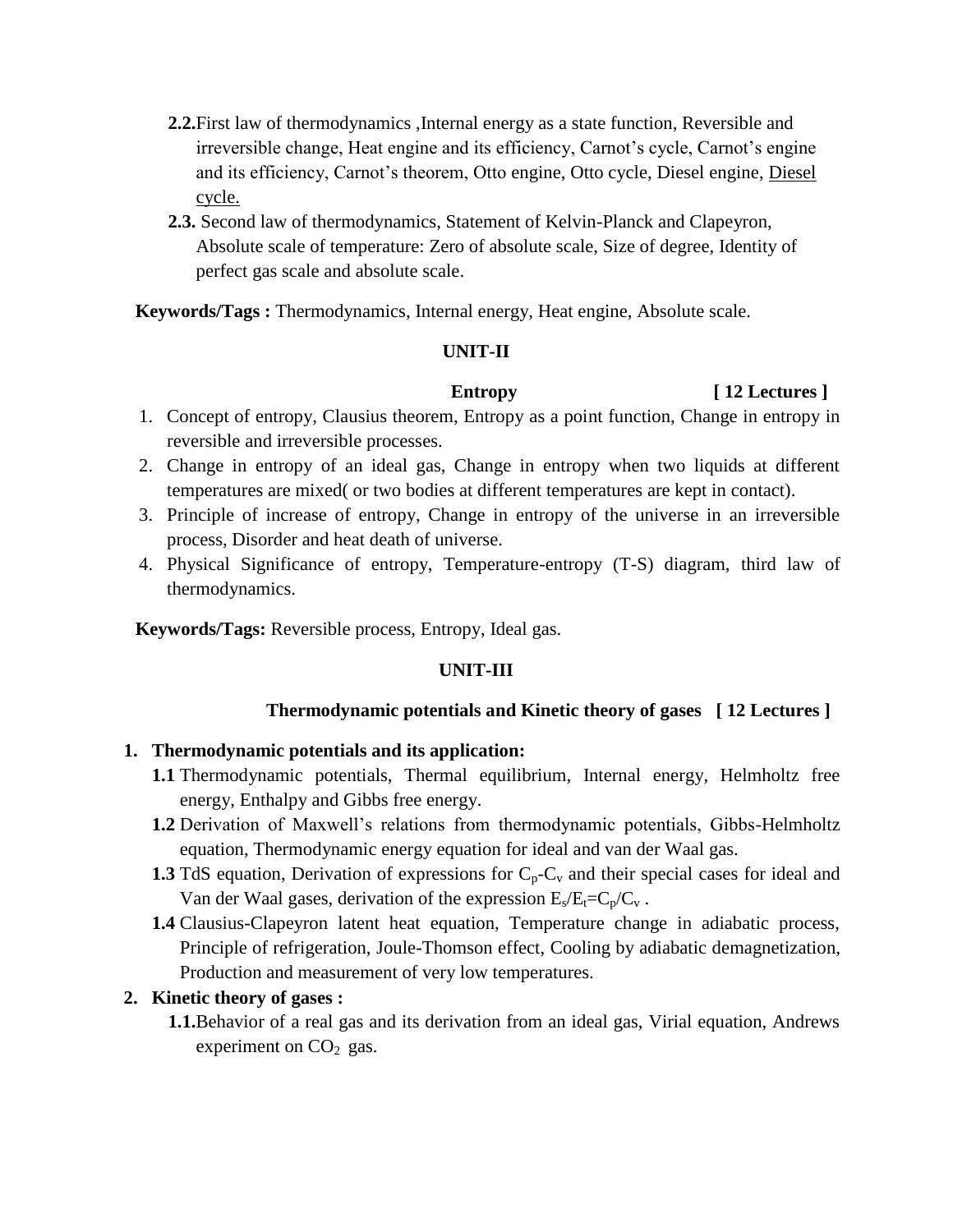**1.2.**Critical constant, Continuity of the liquid and gaseous state, Vapor and gas state, Boyle temperature, Van der Waals equation for real gas, Values of critical constants, Laws of the corresponding state.

**Keywords/ Tags:** Potential, Enthalpy, Adiabatic, Real gas, Critical constant.

# **UNIT –IV**

### **Classical Statistics [12 Lectures]**

- 1. Probability, Distribution of N particles in two identical boxes, Probability of occurrence of either event, probability of composite events, Weightage probability.
- 2. Probability distribution and its narrowing with the increase in number of particles, Expression for average properties Constraints, Accessible and non-accessible microstates.
- 3. Ensemble theory( Micro-canonical, canonical and Grand canonical) ,Macro and micro states with examples, Principle of equal a prior probability, Concept of phase space.
- 4. Boltzmann Canonical distribution law: Application : average energy of one-dimensional harmonic oscillator.
- 5. Derivation of law of equipartition of energy from statistics, Equilibrium between two system in thermal contact and β parameter, Statistical interpretation of entropy and relation  $S = k \log W$ .
- 6. Boltzmann partition function and derivation of expression for internal energy, Helmholtz free energy, Enthalpy and Gibbs free energy.

**Keywords/ Tags:** Probability, micro states, Ensemble theory, Partition function

### **UNIT –V**

### **Quantum Statistics [ 12 Lectures ]**

- 1. Indistinguishability of particles and its consequences, Maxwell-Boltzmann statistics ( Classical Statistics): , Maxwell-Boltzmann distribution law of velocity and speed, , Maxwell-Boltzmann statistics and its distribution law.
- 2. Quantum statistics: Bose –Einstein statistics and distrtibution law, Derivation of Planck's radiation law from B-E statistics, Rayleigh-Jeans law, Wein's displacement law and stefan's law.
- 3. Fermi-Dirac statistics and its distribution law, Explanation of free electron theory, Fermi level and Fermi energy.
- 4. Comparison between the Maxwell-Boltzmann, Bose-Einstein and Fermi-Dirac statistics.

**Keywords/ Tags:** Indistinguishability, velocity distribution, Fermi Level.

### **Learning Resources:**

### **Suggested Readings:**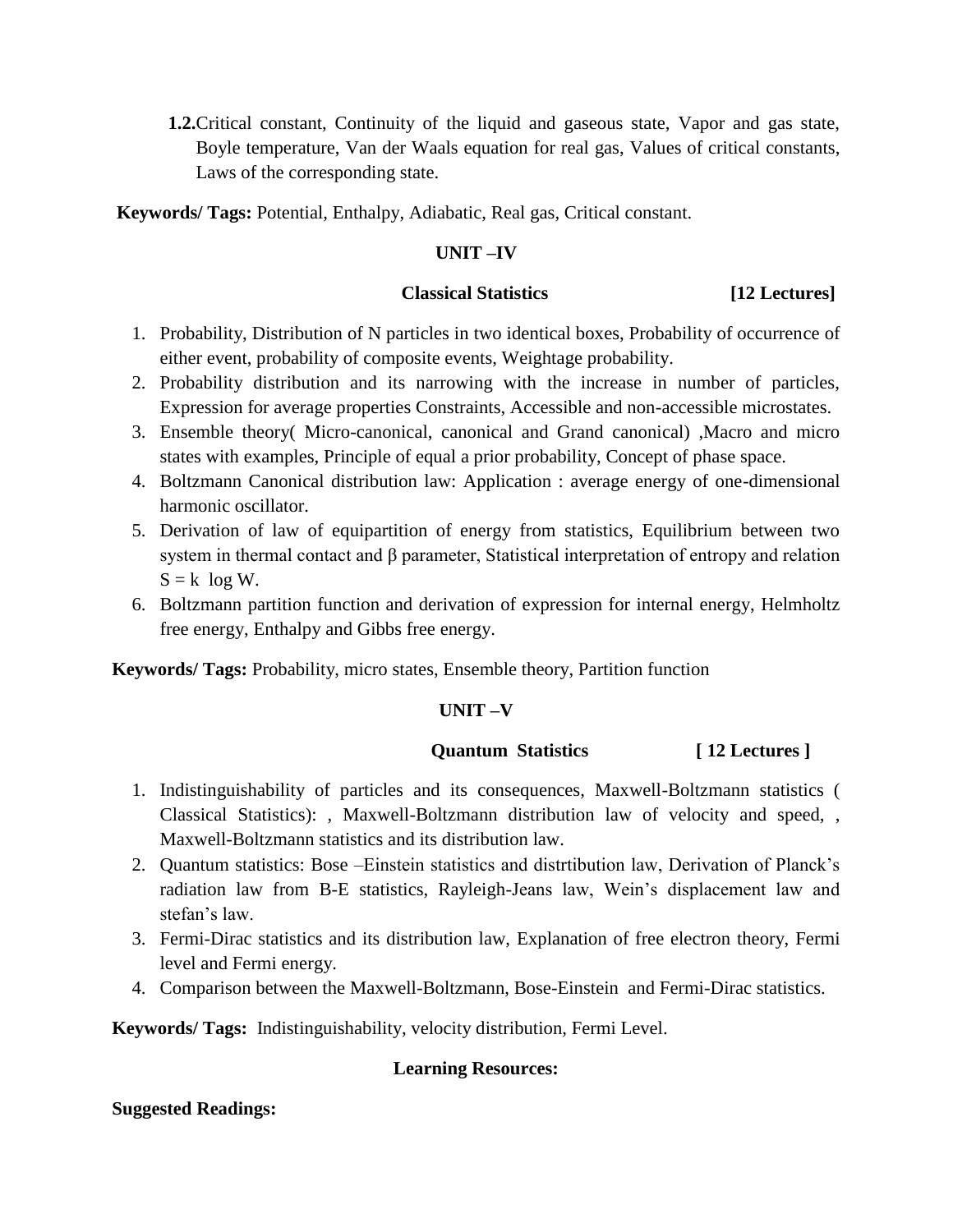- **1.** Zemansky M. W & Dittman R., " Heat and Thermodynamics" , Tata McGraw Hill.
- **2.** Sears and Salinger, " Thermodynamics, Kinetic Theory and Statistical Thermodynamics" Narosa.
- **3.** Garg and Ghosh " Thermal Physics" , Tata McGraw Hill.
- **4.** Subrahmanyam, Brij Lal and Hemne, " Heat Thermodynamics and Statistical Physics" S. Chand.

# **Digital resources:**

# **Suggested equivalent online courses:**

**1. <https://www.edx.org/course/thermodynamics>Thermodynamics course.**

 **Mode of Evaluation**: Digital Assignments, Quiz ,Class test /Quarterly Exam/Half Yearly Exam, Final(end of the year) examination.

 **\*\* Question paper must contain Numerical/conceptual questions of 10 marks.** 

# **List of Experiments**

# **No. of Practical hours: 30**

# **Credit:2**

- **1.** Determination of the mechanical equivalent of heat by Callendar & Barne's method.
- **2.** Determination of efficiency of electrical Kettle with variable voltages.
- **3.** Determination of temperature coefficient of a resistance using platinum resistance thermometer.
- **4.** Determination of electromotive force of a thermocouple.
- **5.** Determination of thermal conductivity of a bad conductor by Lee's disc method.
- **6.** Verification of Newton's law of cooling.
- **7.** Determination of the ratio of specific heat of air by Clement-Desorme's method.
- **8.** Determination of specific heat of a liquid with the help of Newton's law of cooling**.**
- **9.** Determination of the coefficient of thermal conductivity of a metal by Searle's method.
- **10.** Determination of thermal conductivity of the rubber using calorimeter.
- **11.** Determination of mechanical equivalent of heat (J) using Joule calorimeter.
- **12.** Determination of Stefan's constant using thermocouple.
- **13.** Study of statistical distribution and determination of standard deviation with the help of black and white dice.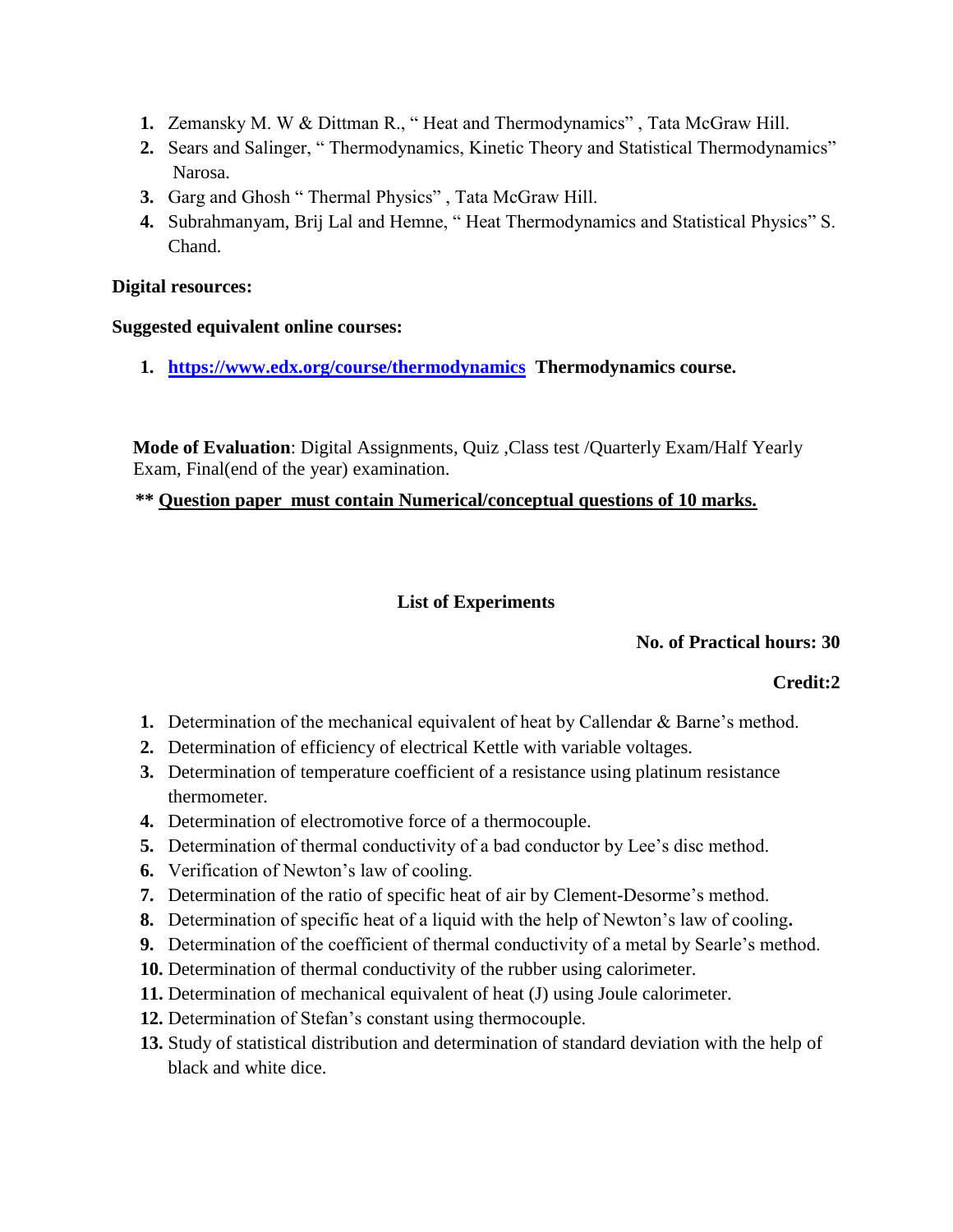- **14.** Determination of the temperature coefficient of a resistance with the help of Carey-Foster bridge.
- **15.** Determination of the critical constant of a gas/vapour. ## Other experiments of the same difficulty level may be added. ## Student needs to perform at least 10 experiments.

# **Learning Resources:**

# **Suggested Readings:**

- 1. Indu Prakash , Ram Krishna and A.K.Jha, " A text book of practical physics", Vol.1, Kitab Mahal.
- 2. Worsnop and Flint, "Advance practical physics ", Asia Publications.
- 3. Advanced Practical Physics ( Vol. 1 & Vol. 2) B.Ghosh and K.G.Mazumder, Sreedhar Publ.
- 4. Practical Physics ,G. L. [Squires,](https://www.cambridge.org/core/search?filters%5BauthorTerms%5D=G.%20L.%20Squires&eventCode=SE-AU) Cambridge University press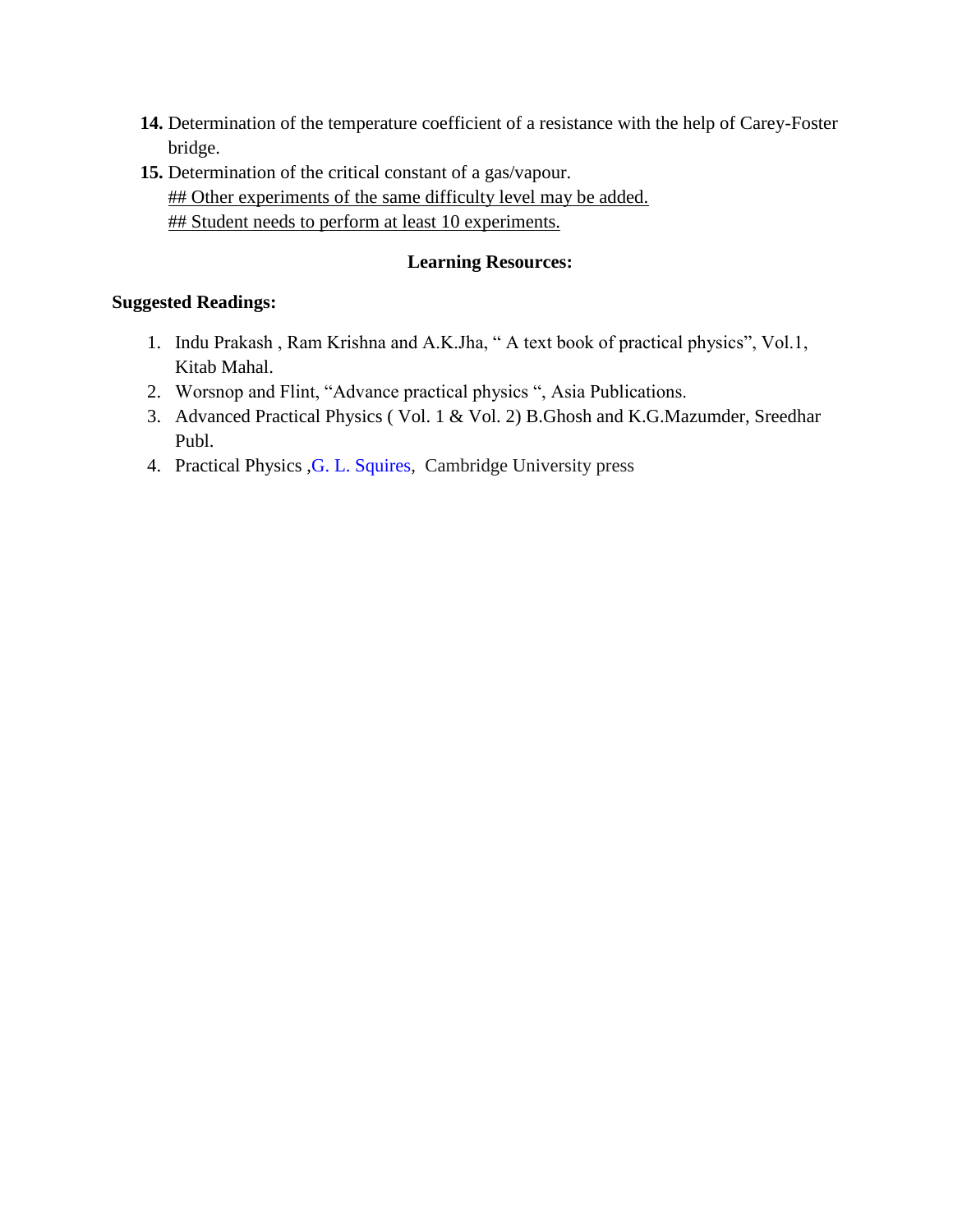# **Paper –II**

# **Mechanics and General Properties of Matter**

# **Course Code: S1PHYS2T**

**Pre-requisite: To study this course, a student must have had the subject Physics in 12th class.**

**Max. Marks: 25+75**

**Min. Passing Marks: 33**

**Credit Value: 4**

# **Course Objectives (Cob)**

The objectives of the course are:

|           | <b>Course Objectives</b>                                                                                                                                                                                                               | Cognitive Level       |
|-----------|----------------------------------------------------------------------------------------------------------------------------------------------------------------------------------------------------------------------------------------|-----------------------|
| $COb-I$   | To develop required mathematical skills and to impart<br>knowledge about various mathematical tools employed<br>to study and solve problems in various fields of physics                                                               | U, R, E               |
| $COb-II$  | To study general parameters like velocity, acceleration<br>forces, angular momentum, and effect of forces in<br>different frames of references, Gravitational field and<br>potential and scattering                                    | $U$ , Ap, R, E        |
| $COb-III$ | To study the concept of stress/strain and in its relation to<br>force/displacement. To determine axial forces, shear<br>forces and bending moments in relation to rigid bodies.<br>Concept of Simple, Periodic & Harmonic Oscillation. | R, U, An, Ap, E       |
| $COb$ -IV | To acquire knowledge of Moment of Inertia for various<br>regular bodies. To study, viscosity, surface tension and<br>Bernoulli's theorem                                                                                               | $R$ , U, An, Ap, E, R |
| $COb-V$   | To introduce students to the concept of special theory of<br>relativity and its consequences                                                                                                                                           | Ap, E, C              |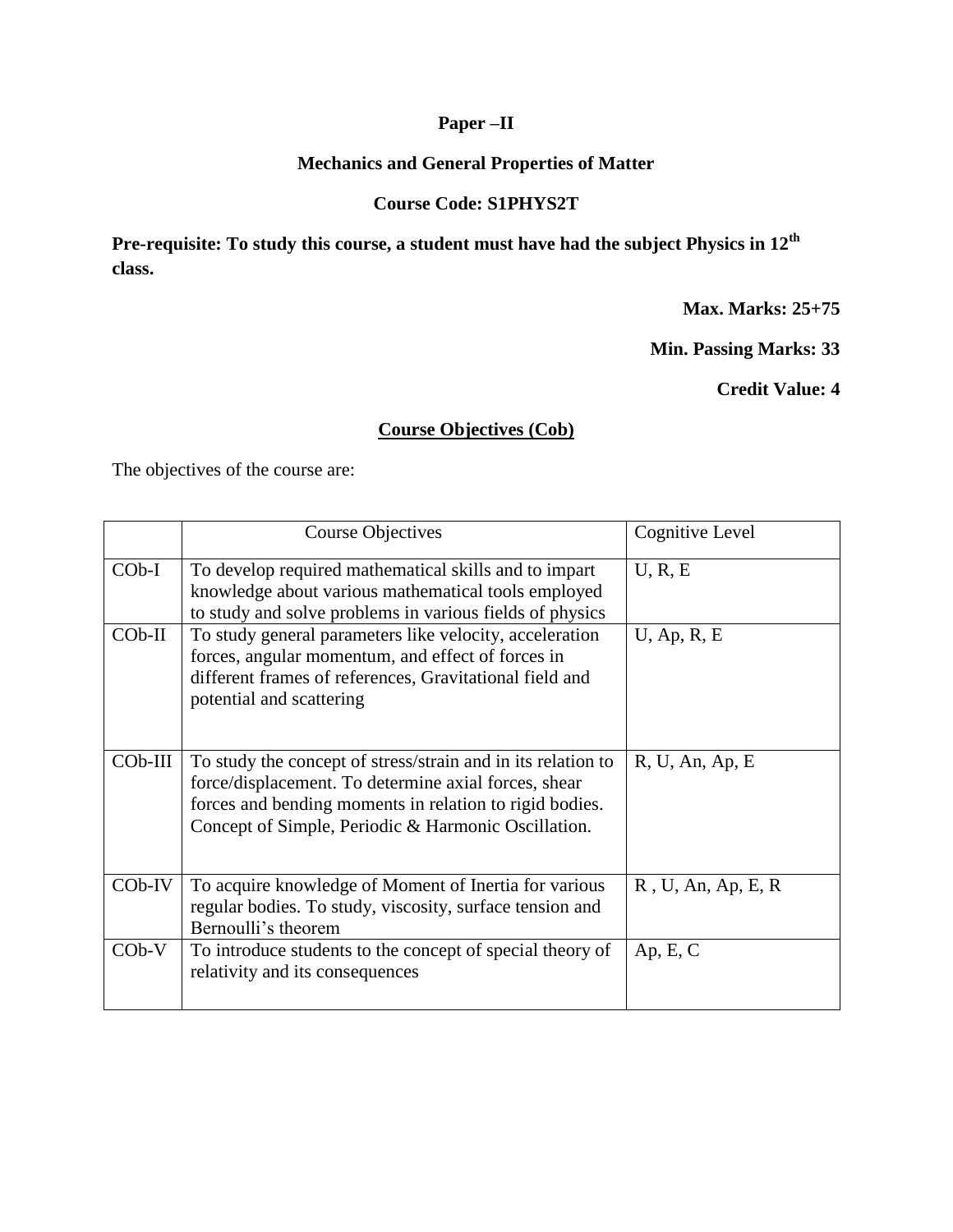# **Course Outcome (COt)**

|              | <b>Course Outcomes</b>                                                                                                                                                                                                                                                                                                                                                                                               | <b>Cognitive Level</b> |
|--------------|----------------------------------------------------------------------------------------------------------------------------------------------------------------------------------------------------------------------------------------------------------------------------------------------------------------------------------------------------------------------------------------------------------------------|------------------------|
| $COf-I$      | The learner will use various mathematical tools employed<br>to study and solve problems in various fields of physics                                                                                                                                                                                                                                                                                                 | U, R, E                |
| $COf-II$     | Learner will be able to understand concepts of Gradient,<br>Divergence and Curl and their applications, recall Laws<br>of motion and to build fundamentals of Mechanics,<br>Significance of Kepler's Laws of Planetary Motion &<br><b>Importance of Collisions</b>                                                                                                                                                   | R, U, Ap, An, R, E     |
| $COt-$<br>Ш  | Learner will be able to understand the concept of<br>Elasticity and various elastic moduli, Concept of Simple,<br>Periodic & Harmonic Oscillation.                                                                                                                                                                                                                                                                   | R, U, An, Ap, E        |
| $COf-$<br>IV | Learner will be able to extend the concept of $\mathbb R$ , U, Ap, An, E<br>Translational and Rotational Dynamics and their<br>application. Learner will be able to evaluate the Moment<br>of inertia about a given axis of symmetry for different<br>uniform mass distributions. Principles of fluid flow and<br>the equations governing fluid dynamics such as equation<br>of continuity, Bernoulli's Theorem etc. |                        |
| $COf-V$      | Learner will be able to understand the concept of special<br>theory of relativity and its consequences                                                                                                                                                                                                                                                                                                               | Ap, E, C               |

Cob-Course Objectives ;COt – Course Outcome; R- Remember; U- Understand; Ap – Apply; An – Analyse; E- Evaluate; C – Create

### **UNIT-I**

### **Historical background and Mathematical Physics**

# 1. **Historical background** [ 12 Lectures ]

- **1.1.**A brief historical background of mathematics and mechanics in the context of India and Indian culture.
- **1.2.** A brief biography of Varahamihira and Vikram Sarabhai with their major contribution to science and society.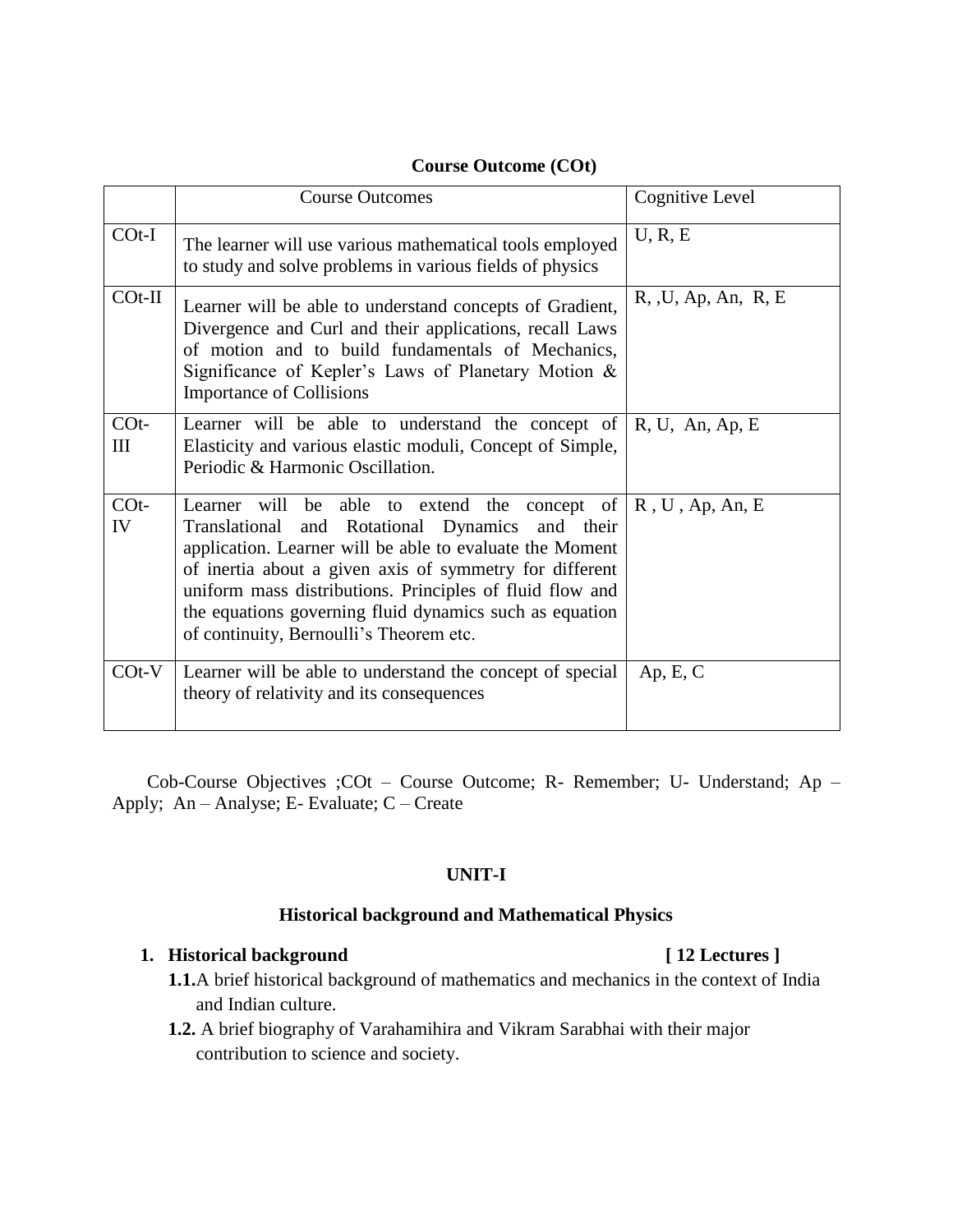### **2. Mathematical Physics**

 **2.1.** Scalar and vector fields, Gradient of a scalar field and its physical significance.

- **2.2.** Vector Integral: Line integral, surface integral and volume integral, Divergence of a Vector field and its physical significance, Gauss divergence theorem.
- **2.3.** Curl of a vector field and its physical significance, Stokes and Green's theorem,

Numerical problems based on the above topics.

**Keywords/Tags:** Scalar field, Vector field, Vector integral, Gradient, Divergence, Curl.

### **UNIT-II**

# **Mechanics of Rigid and deformable bodies**

### **1. 1. Rigid body mechanics: [ 12 Lectures ]**

 **1.1.** System of particles and concept of Rigid body, Torque, Centre of mass: position of the centre of mass ,Motion of the centre of mass, Conservation of linear & angular momentum with examples, Systems of variable mass : Single stage and multistage rocket, Conveyor belt hopper.

 **1.2.** Rotatory motion and concept of moment of inertia, Theorems on moment of inertia: theorem of addition, theorem of perpendicular axis, theorem of parallel axis, Calculation of moment of inertia of rectangular lamina, disc, solid cylinder, solid sphere.

### **2. Mechanics of deformable bodies:**

**2.1.**Hook's law, Young's modulus, Bulk modulus, Modulus of rigidity and Poisson's ratio, Relationship between various elastic moduli.

**2.2.** Possible values of Poisson's ratio, Finding Poisson's ratio of rubber in the laboratory, Torsion of a cylinder, Strain energy of twisted cylinder.

**2.2.**Finding the modulus of rigidity of the material of a wire by Barton's method, Torsional pendulum and Maxwell's needle, Searle's method to find Y,  $\eta$  and  $\sigma$  of the material of wire, Bending of beam, Cantilever, Beam supported at its ends and loaded in the middle.

**Keywords/Tags:** Rigid body, Centre of mass, Moment of inertia, Poisson's ratio.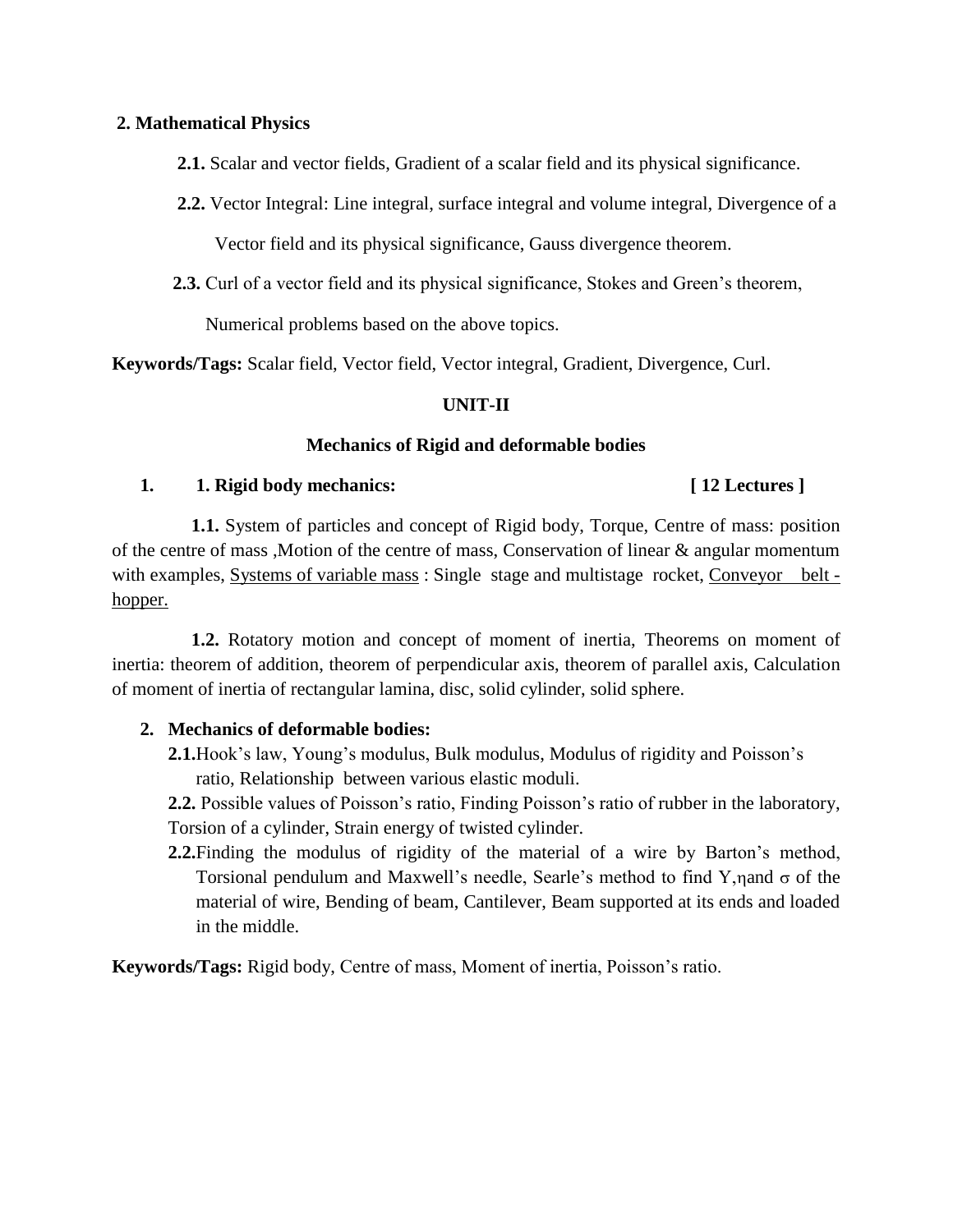# **UNIT-III Fluid mechanics**

#### **1. Surface Tension: [ 12 Lectures ]**

- **1.1** Inter- molecular forces and potential energy curve, force of cohesion and adhesion.
- **1.2** Surface tension, Explanation of surface tension on the basis of intermolecular forces, Surface energy, Effect of temperature and impurities on surface tension, Daily life application of surface tension.
- **1.3** Angle of contact, The pressure difference between the two sides of a curved liquid surface, Excess pressure inside a soap bubble ,Capillarity, determination of surface tension of a liquid –capillary rise method, Jaeger's method .

### **2. Viscosity:**

**2.1.** Ideal and viscous fluid, Streamline and turbulent flow, Equation of continuity,

Rotational and irrotational flow, Energy of a flowing fluid, Euler's equation of

motion of a non-viscous fluid and its physical significance.

- **2.2** .Bernoulli's theorem and its applications( Velocity of efflux, shapes of wings of airplane, Magnus effect, Filter pump, Bunsen's burner)
- **2.3.**Viscous flow of a fluid, Flow of liquid through a capillary tube, Derivation of Poiseuille's formula and limitations, Stoke's formula, Motion of a spherical body falling in a viscous fluid.

**Keywords/Tags:** Inter-molecular force, Surface tension, Angle of contact, Capillarity, Viscosity, Euler's equation, Poiseuille's formula.

### **UNIT-IV**

### **Gravitational potential and central forces**

### **1. Gravitational potential: [ 12 Lectures ]**

- **1.1** Conservative and non-conservative force field, Conservation of energy in motion under the conservative and non-conservative forces, Potential energy.
- **1.2** Conservative force, Conservation of energy, Gravitational potential and gravitational potential energy, Gravitational potential and intensity of gravitational field due to a uniform spherical shell and a uniform solid sphere.
- **1.3** Gravitational self-energy, Gravitational self-energy of a uniform spherical shell and a uniform solid sphere.

## **2. Central forces :**

**2.1** Motion under Central forces, Conservative characteristics of central forces.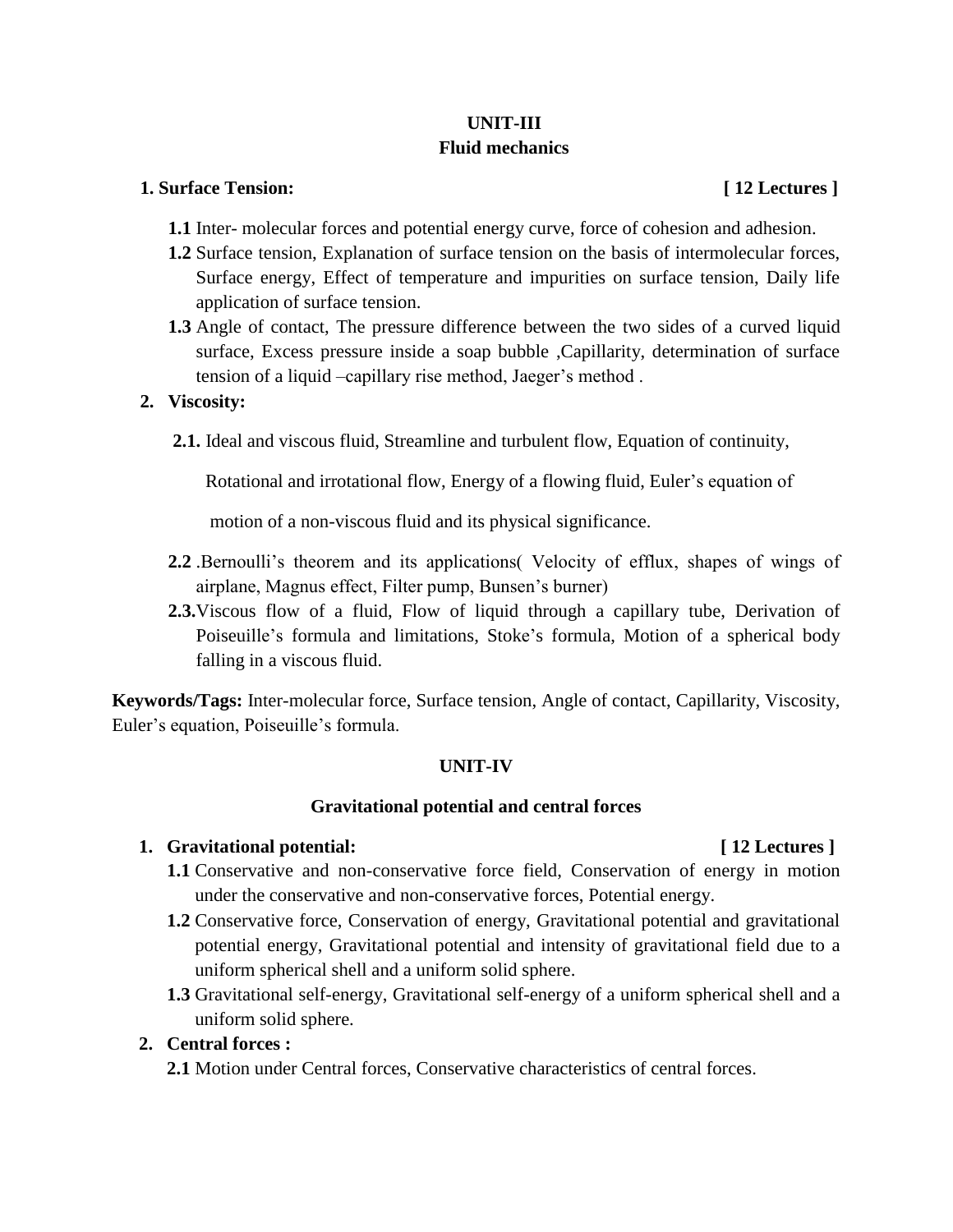- **2.2** The motion of a two particles system in central force, Concept of reduced mass, Reduced mass of positronium and hydrogen.
- **2.3** Motion of particle in an inverse-square central force, Motion of celestial bodies and derivation of Kepler's laws
- **2.4** Elastic and inelastic scattering (elementary idea).

**Keywords/Tags:** Conservative force field, Gravitational potential, Gravitational self-energy, Central force, reduced mass, Scattering.

# **UNIT-V**

#### **Relativistic Mechanics and Astrophysics**

### **1. Relativistic Mechanics: [ 12 Lectures ]**

- **1.3.**Frame of references, Galilean transformation, and Michelson-Morley experiment.
- **1.4.**Postulates of special theory of relativity, Lorentz Transformation, Simultaneity and order of events, Length contraction, Time dilation, Relativistic transformation of velocities, Variation of mass with velocity.
- **1.5.**Mass-energy equivalence and its experimental verification.

# **2. Astrophysics**

- **2.1** Introduction to the universe, Properties of the Sun, Concept of Astronomical Distance.
- **2.2** Life cycle of stars, Chandrasekhar Limit, H-R diagram, Red giant star, White dwarf star, Neutron star, Black hole.
- **2.3** Big Bang Theory (elementary idea).

**Keywords/Tags:** Transformation, Mass-energy equivalence, Astronomical distance, Chandrasekhar limit, Black hole.

### **Learning Resources:**

### **Suggested Readings:**

- 1) Spiegel M. R., "Vector Alalysis : Schaum Outline Series " , McGraw Hill Education,2017.
- 2) Mathur D. S., "Mechanics ", S.Chand, 2012.
- 3) Mathur D. S., "Properties of Matter ", Shyamlal Charitable trust, New Delhi.
- 4) Ghatak A. K., Goyal I. C., and Chua S. J. "Mathematical Physics", Laxmi Publications Private Limited, 2017.
- 5) Hans and Puri , "Mechanics " Tata McGraw Hill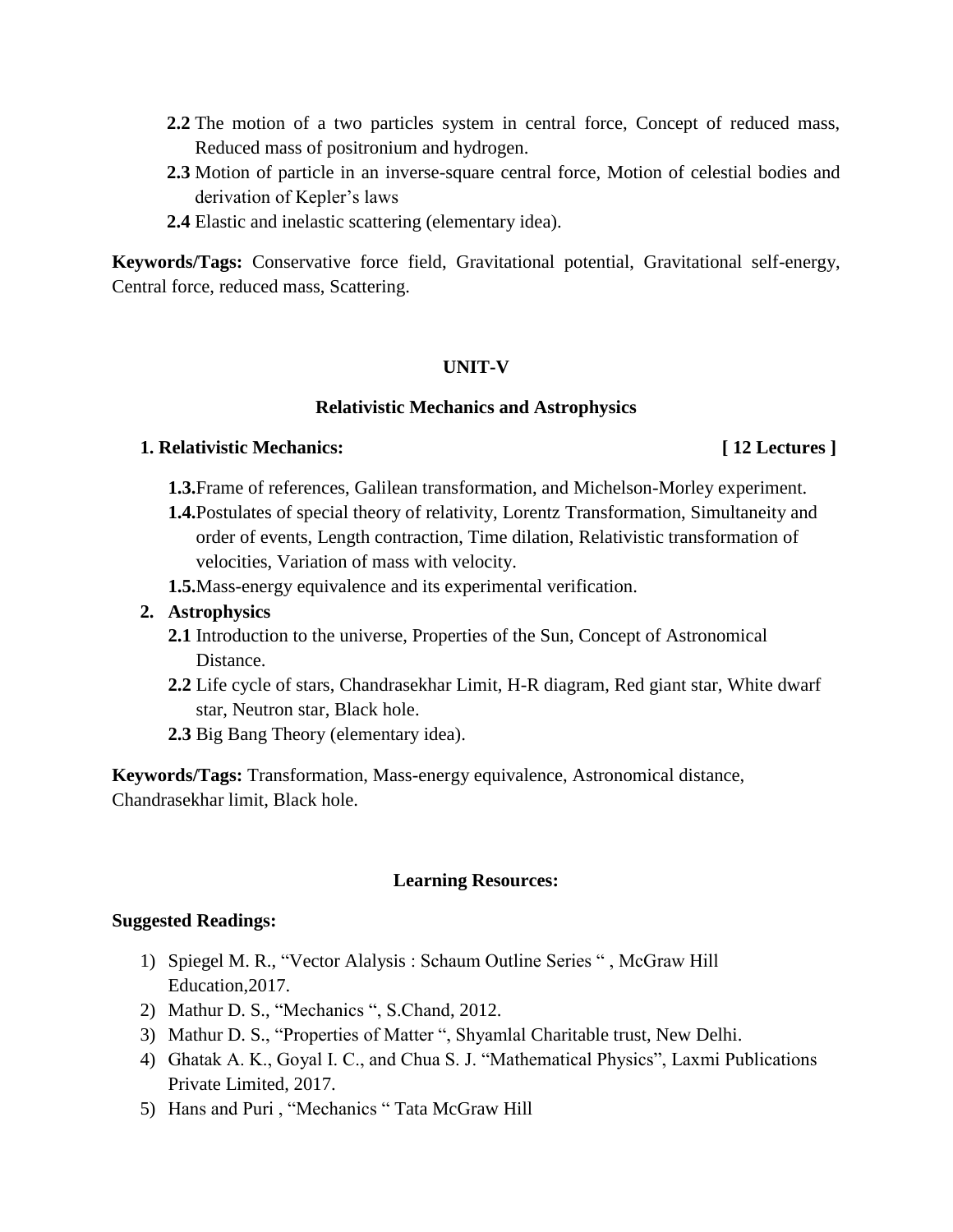- 6) Sears and Zeemansky, "University Physics", Pearson Education.
- 7) Kleppner and Kolenkov ," An Introduction to Mechanics" Tata McGraw Hill.
- 8) Resnick and Halliday "Fundamentals of Physics", 1966.

# **Digital resources:**

# **Suggested equivalent online courses:**

- 1. **<https://nptel.ac.in/courses/115/103/115103036/>** Mathematical Physics by Dr. Saurabh Basu, IIT, Guwahati.
- 2. **<https://nptel.ac.in/courses/115/106/115106090/>** Mechanics, Heat, Oscillations and Waves by Prof. V. Balakrishanan, IIT, Chennai.

 **Mode of Evaluation**: Digital Assignments, Quiz, Class test /Quarterly Exam/Half Yearly Exam, Final(end of the year) examination.

# **\*\* Question paper must contain Numerical/conceptual questions of 10 marks.**

# **List of Experiments**

# **No. Of Practical hours: 30**

# **Credit:2**

**1.** Determination of Young's modulus, modulus of rigidity and Poisson's ratio of material of wire using Searle's method.

- **2.** Determination of Young's modulus of material of a metallic bar by bending of beam method.
- **3.** Determination of acceleration due to gravity (g) using Bar pendulum.
- **4.** Determination of acceleration due to gravity (g) using Kater's reversible pendulum.
- **5.** Determination of modulus of rigidity of a rod with the help of Barton's apparatus.
- **6.** Determination of coefficient of viscosity of liquid using Poiseuille's method.
- **7.** Determination of moment of inertia of a fly wheel about its axis of rotation.

**8.** Determination of the moment of inertia of a given body (irregular body) with the help of inertia table.

**9.** Verification of the theorem of parallel/perpendicular axes of moment of inertia.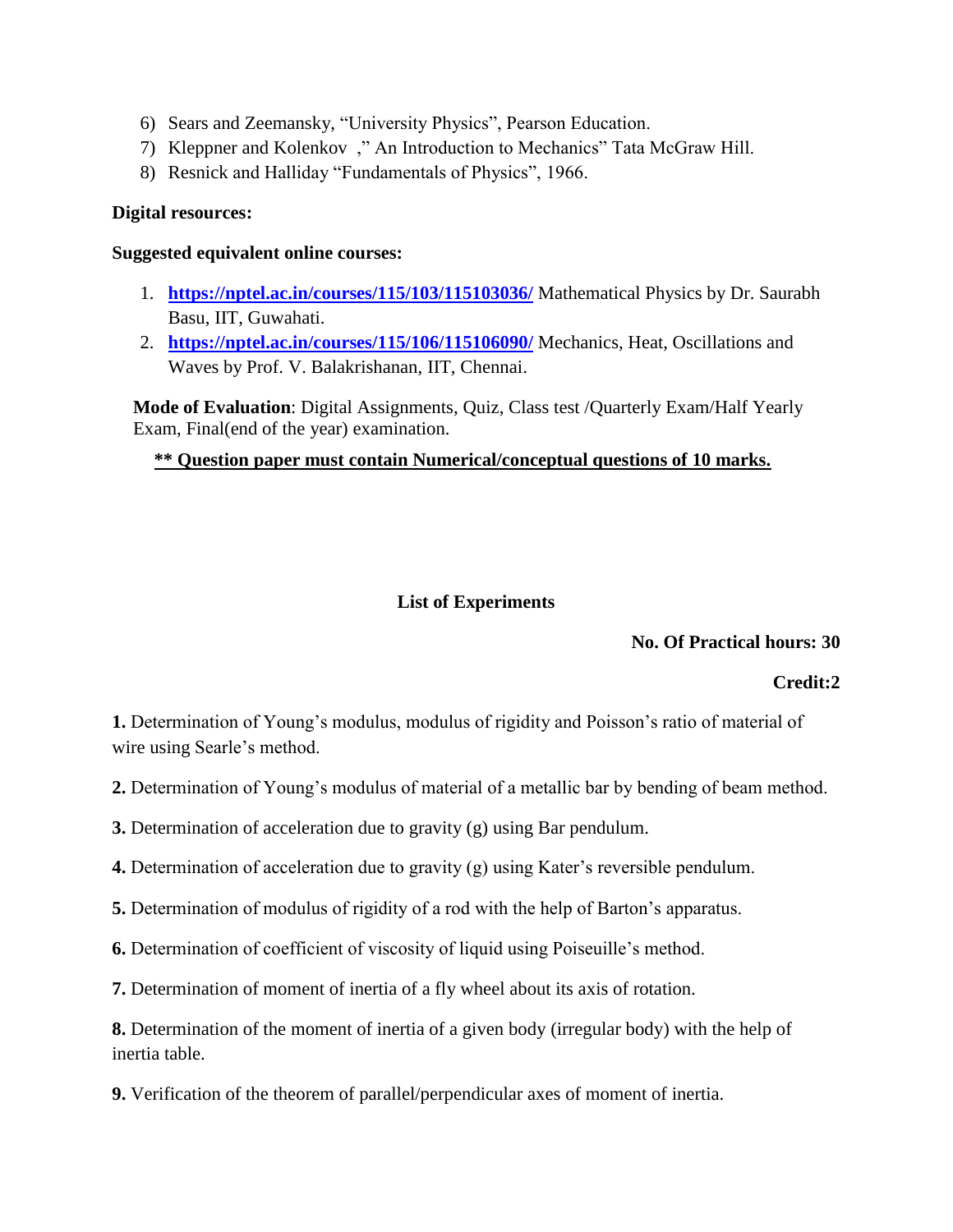**10.** Determination of modulus of rigidity of material of wire with the help of Maxwell's needle.

- **11.** Determination of Young's modulus of a rod using Cantilever method.
- **12.** Determination of modulus of rigidity of material of wire with the help of torsional pendulum.
- **13.** Determination of force constant of a spring.
- **14.** Determination of Poisson's ratio of rubber.
- **15.** Determination of surface tension of a liquid by Jaeger's method.

# **16. Determination of Young modulus of brass bar using Flexural Vibration.**

# **17.Determination of coefficient of viscosity of a given liquid by Stoke's method.**

## Other experiments of the same difficulty level may be added. ## Student needs to perform at least 10 experiments.

# **Learning Resources:**

# **Suggested Readings:**

- 1. Indu prakash , Ram Krishna and A.K.Jha, " A text book of practical physics", Vol.1, Kitab Mahal.
- 2. Worsnop and Flint, "Advance practical physics ", Asia Publications.
- 3. Advanced Practical Physics( Vol. 1 & Vol. 2) B.Ghosh and K.G.Mazumder, Sreedhar Pub.
- 4. Practical Physics ,G. L. [Squires,](https://www.cambridge.org/core/search?filters%5BauthorTerms%5D=G.%20L.%20Squires&eventCode=SE-AU) Cambridge University press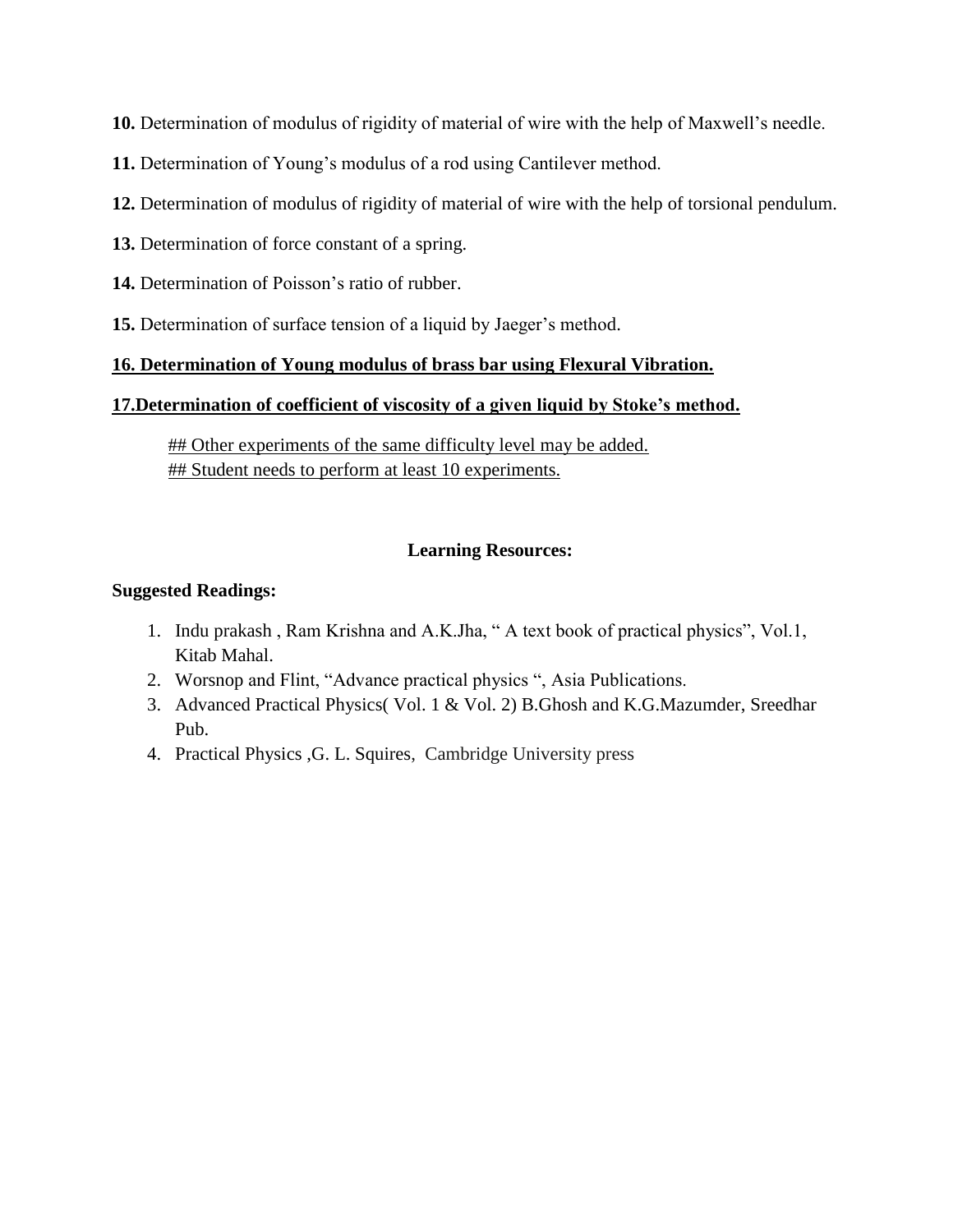### **Paper – (Open elective)**

#### **Non-Conventional Energy Sources**

#### **Course Code: S1-PHYS2G**

 **Pre-requisite: Open to all.**

**Max. Marks: 25+75**

**Min. Passing Marks: 33**

**Credit Value: 4** 

### **UNIT-I**

#### **Introduction to non-conventional energy sources [12 lectures]**

- **1.** Classification of energy resources, Consumption trend of primary energy resources, Importance of non-conventional energy resources.
- **2.** Energy chain, Common form of energy, Limitations of non-conventional energy resources.
- **3.** Salient features of non-conventional energy resources, Environmental aspect of energy.
- **4.** World energy status, Energy scenario in India.

**Keywords/ Tags:** Energy resources, Energy chain, Non-conventional energy.

#### **UNIT-II**

#### **Solar Energy**

#### **[ 12 lectures]**

- **1.** The sun as a source of energy, solar radiation at the Earth's surface.
- **2.** Photo-thermal applications: Solar collectors, solar drying, solar cooker (box type), solar distillation, solar water heating systems, solar thermo-mechanical system.
- **3.** Photovoltaic system : Photovoltaic principle, Basic photovoltaic system for power generation , Solar cells, Types of solar cells, Concentrator cells, Sun-tracking systems, Limitations and environmental aspect of cells.
- **4.** Photovoltaic applications: Solar cell Panels, Solar light, solar pump, solar power plants, Solar cell in transportation, solar refrigeration and air conditioning.

**Keywords/ Tags:** Solar radiation, Photo-thermal, Photovoltaic, Solar cells.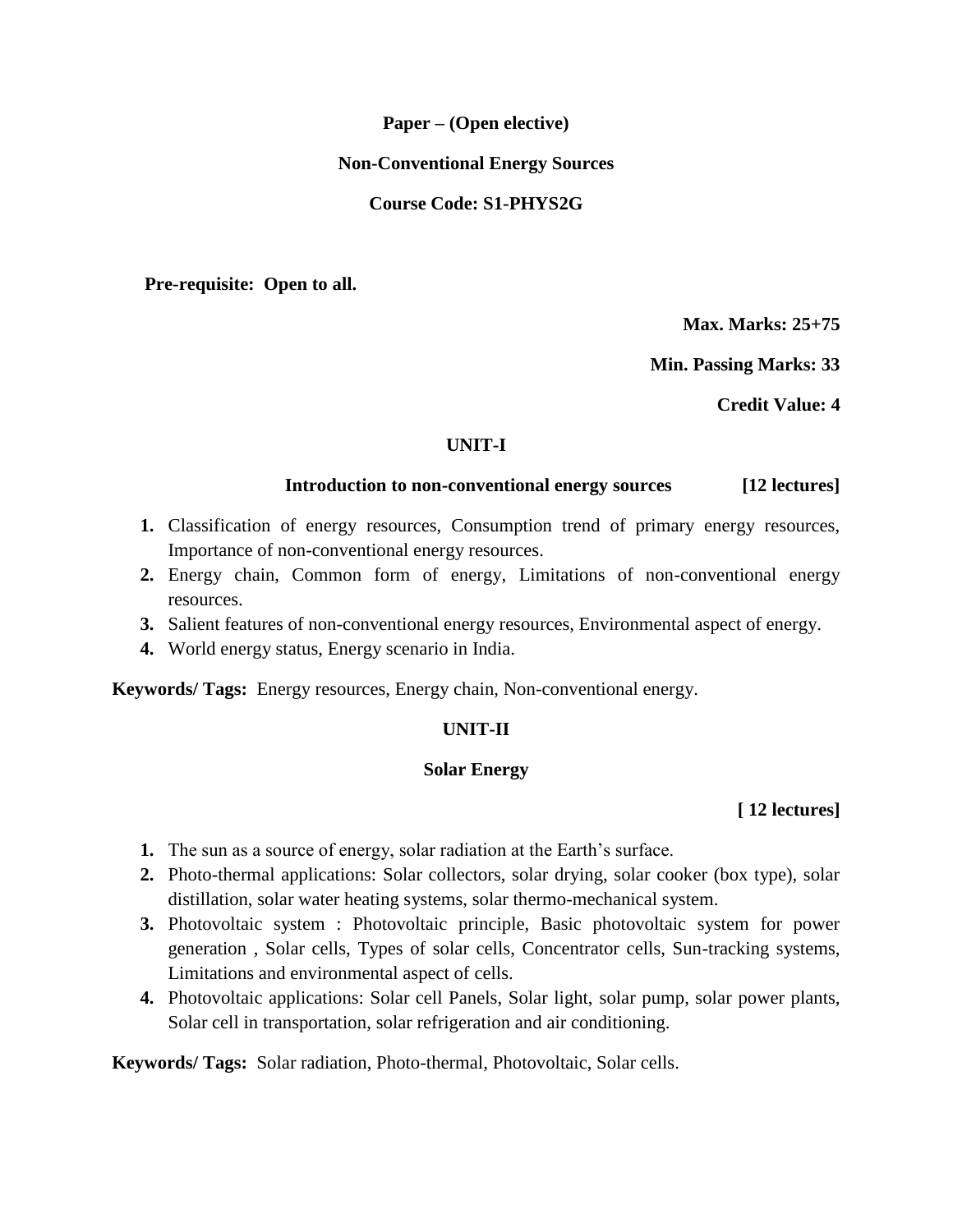# **UNIT-III**

# **Biomass Energy**

# **[ 12 lectures]**

- **1.** Biomass resources, Biomass conversion technology, Biomass generation.
- **2.** List of factors affecting bio-digestion, Working of biogas plant (with block diagram), Biogas from plant waste.
- **3.** Methods of obtaining energy from Biomass, Thermal gasification of biomass.
- **4.** Biomass energy programme in India, Biodiesel production from non-edible oil seeds.

**Keywords/ Tags:** Biogas, Biomass, Thermal gasification, Bio-digestion.

# **UNIT-IV**

# **Wind Energy**

# **[ 12 lectures]**

- **1.** Concept of wind, Origin of wind climate, Wind profile, Limitations of extracted power from a wind turbine.
- **2.** Wind resource map and site identification, Land requirement.
- **3.** Wind turbine setting, Wind turbine aerodynamics, Wind turbine type: Upwind and downwind turbines, Blade count, Constant and variable speed wind turbines, Onshore and offshore wind turbines.
- **4.** Wind turbine rotor, working of wind turbine, Drag principle, Lift principle.
- **5.** Effect of wind turbine on environment, Wind energy storage, Wind energy program in India.

**Keywords/ Tags:** Wind climate, Wind energy, Wind turbine.

# **UNIT-V**

# **Geothermal and Ocean Energy**

# **[ 12 lectures]**

- **1.** Geothermal Energy: Origin and distribution of geothermal energy, Types of geothermal resources, Analysis of geothermal resources.
- **2.** Exploration and development of geothermal energy.
- **3.** Advantages and disadvantage of geothermal energy, Possibilities and limitations.
- **4.** Ocean Energy: Tidal energy- origin and nature of tidal energy, Environmental impact, Energy and power in waves, Advantages and dis advantages of wave energy.
- **5.** Ocean thermal energy, Ocean thermal conservation technology (OTEC), Environmental impact.

# **Keywords/ Tags:** Geothermal Energy, Ocean Energy, Tidal Energy, OTEC.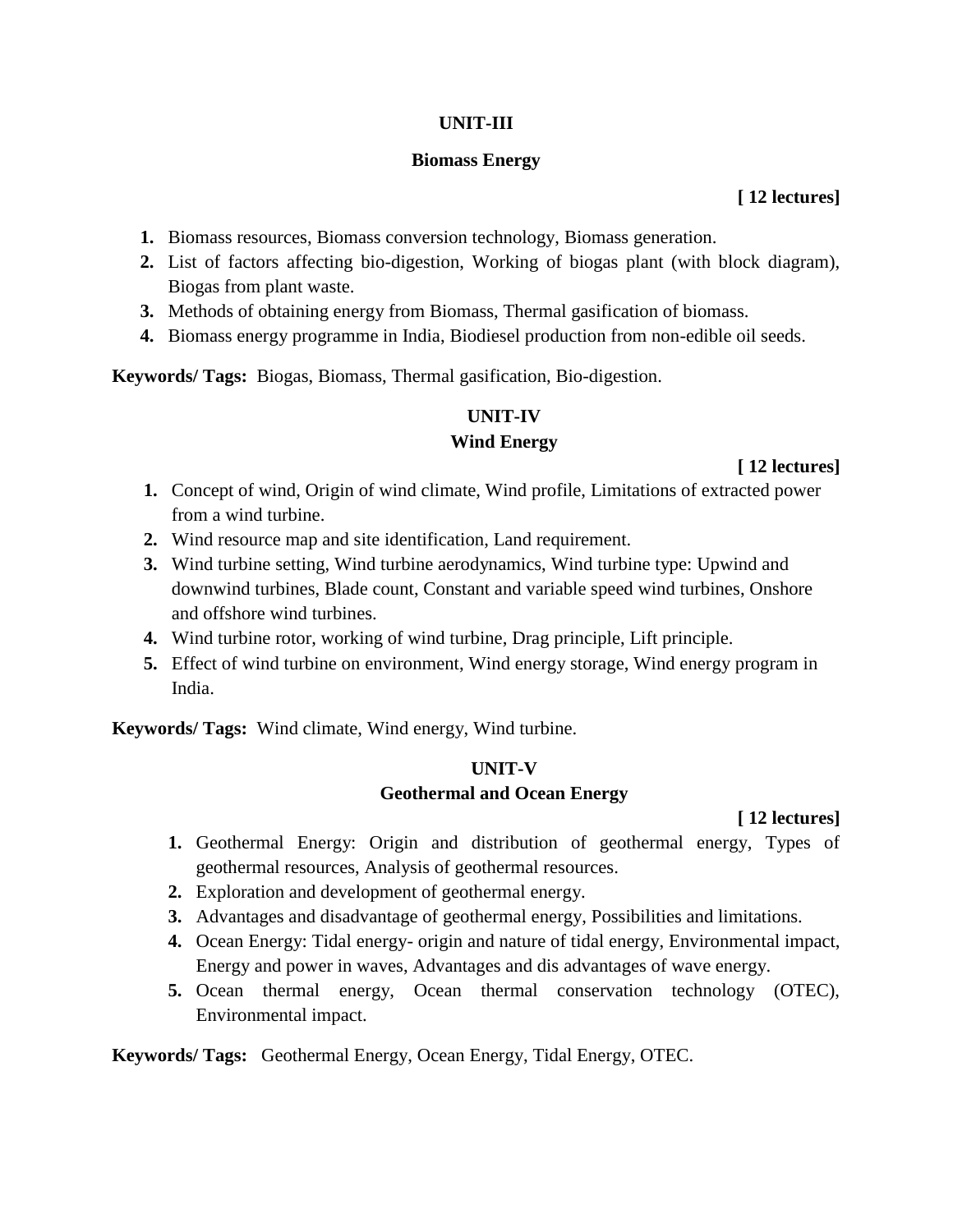# **Learning Resources:**

### **Suggested Readings:**

- **1.** Rai G. D., "Non-conventional energy sources", Khanna Publishers.
- **2.** Rai G. D., "Solar energy utilization", Khanna Publishers.
- **3.** Sukhatme S. P. and Nayak J. K., "Solar energy: Principles of thermal collection and storage", Tata McGraw Hill Publications.
- **4.** Khan B. H., "Non-conventional energy resources", McGraw Hill Publications.

### **Digital Resources:**

**1. [https://mnre.gov.in](https://mnre.gov.in/)** Ministry of New and Renewable Energy**.**

### **Suggested equivalent online courses:**

**1. <https://nptel.ac.in/cources/121/106/121106014/>** By Prof. Pratap Haridoss, IIT, Chennai.

 **Mode of Evaluation**: Digital Assignments, Quiz, Class test /Quarterly Exam/Half Yearly Exam, Final (end of the year) examination.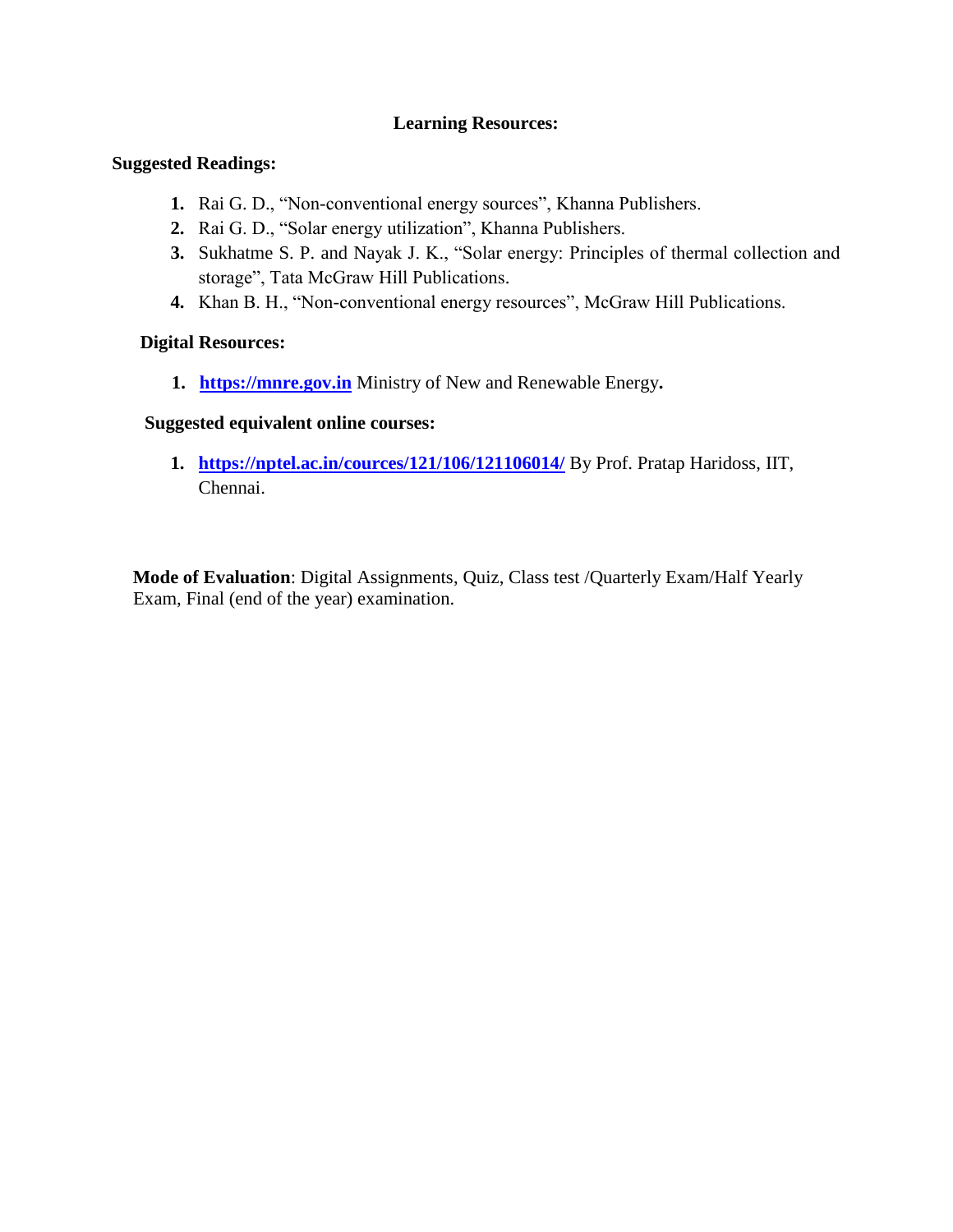# **V1-EEQ-ELCT**

# **Electrical Technology**

# **Vocational Course Credit Value- 4 (2 T+2 P)**

**Pre requisite: To study this course, a student must have had the subject Science in class 10th . [30 hrs]**

| Course                             | On completion of this course, learners will be able to:                                                   |  |
|------------------------------------|-----------------------------------------------------------------------------------------------------------|--|
| <b>Learning</b><br><b>Outcomes</b> | • To understand maintenance of electrical equipment                                                       |  |
|                                    | • Able to safe himself from any electrical shock                                                          |  |
|                                    | Able to work in Service centre to repair latest useful domestic and office<br>$\bullet$<br>use equipment. |  |

# **UNIT-I [15 Lectures]**

# **1) Current Electricity:**

Electricity as a source of energy, definition of resistance, voltage, current, power ,Energy and their units, relation between electrical, mechanical and thermal units, factors affecting resistance of a conductor, temperature coefficient of resistance, difference between AC and DC voltage and current.

# **2) DC Circuits:**

Ohm's law, series-parallel resistance circuits, calculation of equivalent resistance, Kirchhoff's laws and their applications.

# **3) Electric Cell:**

Primary cell, wet cell, dry cell, batteries, series and parallel connections of cells, lead acid cell, discharging and recharging of cells, common charging methods, preparation of electrolyte, care and maintenance of secondary cells.

# **4) Heating and Lighting effects of current:**

Joule's law of electric heating and its domestic applications, heating efficiency, lighting effect of electric current, filaments used in lamps, and gaseous discharge lamps, their working and applications.

# **5) Capacitor:**

Capacitor and its capacity, concept of charging and discharging of capacitors, types of capacitors and their use in circuits, series and parallel connections of capacitor, energy stored in capacitor.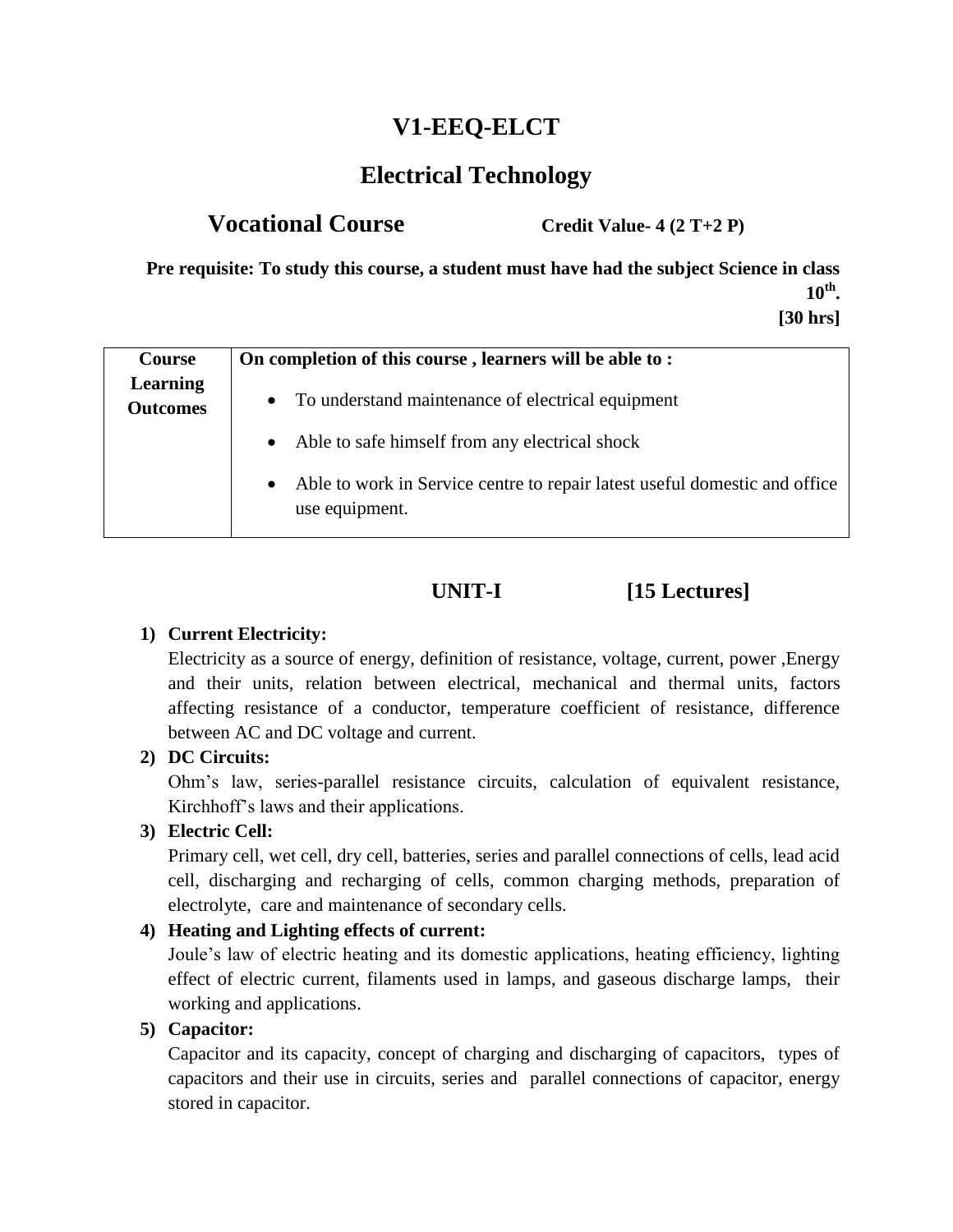# **UNIT-II** [15 Lectures]

# **1) Electromagnetic effect:**

Permanent magnets and electromagnets, their construction and use, polarities of electromagnet and rules of finding them Faraday's law of electromagnetic induction, dynamically induced emf its magnitude and direction, static induction, self-induced e.m.f., its magnitude and direction, inductance and its unit, mutually induced e.m.f., its magnitude and direction, Energy stored in inductor.

Force acting on a current carrying conductor in magnetic field, its magnitude and direction, torque produced on a current carrying coil in magnetic field, principles and construction of dynamo. AC and DC motor, construction and working of single phase motor, principle of transformer and its type.

# **2) AC circuits:**

Generation of A.C voltage, its generation and wave shape, cycle, frequency, peak value( maximum value), average value, instantaneous value, R.M.S value from, crest factor, phase, phase difference, power factor, A.C series circuits with (i) resistance and inductance (ii) resistance and capacitance and ( iii) resistance inductance and capacitance, Q factor of RLC series circuits.

# Practical [60 hrs]

- 1) Manufacturing of series lighting.
- 2) Study about safety measure and tools.
- 3) Fan repairing and its study.
- 4) Mixer repairing and its study.
- 5) Geezer repairing and its study.
- 6) Cooler repairing and its study.
- 7) Invertor repairing and its study.
- 8) Electrical iron repairing and its study.
- 9) Electric kettle repairing and its study.
- 10) Induction cooker repairing and its study.
- 11) Water purifier repairing and its study.
- 12) Solar panel repairing and its study.
- 13) Study of MCB, ELCB.
- 14) To find out unknown resistance.

**## Other experiments of the same difficulty level may be added.** 

**Project/ Field Trip:** Student will visit Electrical Equipment Service Centres.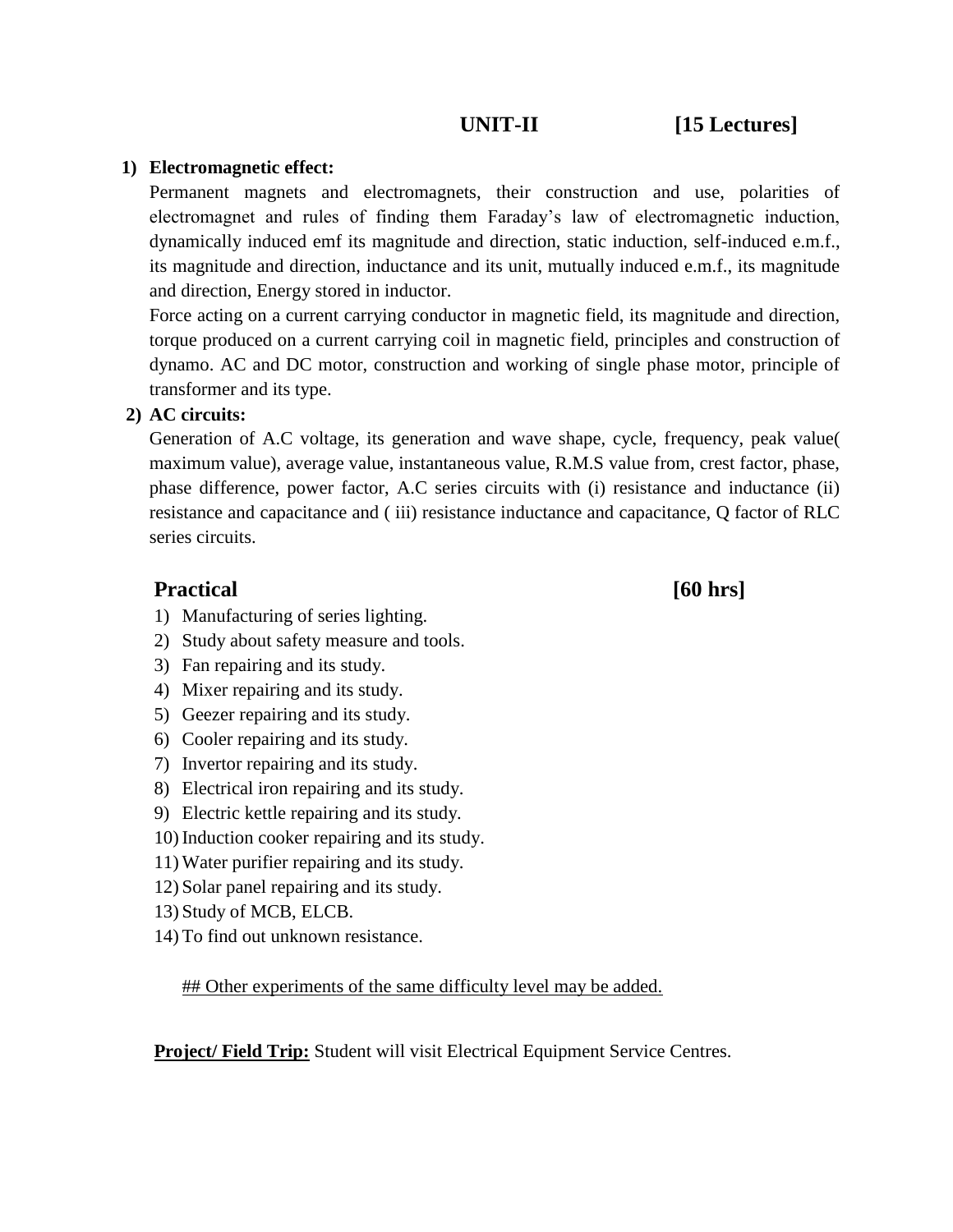# **Learning Resources**

# **Suggested Readings:**

- 1) Tata McGraw Hill,2004, Electric Circuits, Schaum's Outline series, Nasar S.A.
- 2) Nahvi M and Edminister J, Electrical Circuits, Schaum's Outline Series, Tata McGraw Hill 2005.
- 3) Chakrabarti A., Circuit Theory, Dhanpat Rai & Co.
- 4) Tharaja B L., A Textbook of Electrical Technology Volume 1. S Chand 2005.
- 5) Mehta V K., Mehta Rohit, Principle of Electrical Engineering, S Chand 2005.
- 6) Gupta J B., Text book of Electrical Technology, SK Kalaria and sons, 2012.
- 7) Kulshreshtra D C., Basic Electrical Engineering McGraw Hill first edition.
- 8) Mittal A K, Electrian Trade Theory, Arihant Publications.
- 9) Mittal A K, Workshop calculation and Science , Arihant Publications.
- 10) S K Dhiman S K Trade Practical RP Publications.
- 11) Garg Sambhav Workshop calculation and Science, Neelkanth Publications.

# **Online courses/Resources:**

- 1) National Digital Library- <https://ndl.iitkgp.ac.in/>
- 2) Lectures- [https://ocw.mit.edu.index.htm](https://ocw.mit.edu.index.htm/)
- 3) Video- <https://www.youtube.com.c.mitcw.search/query=circuit/020theory>
- 4) <https://nptel.ac.in/courses/108/108/10810876>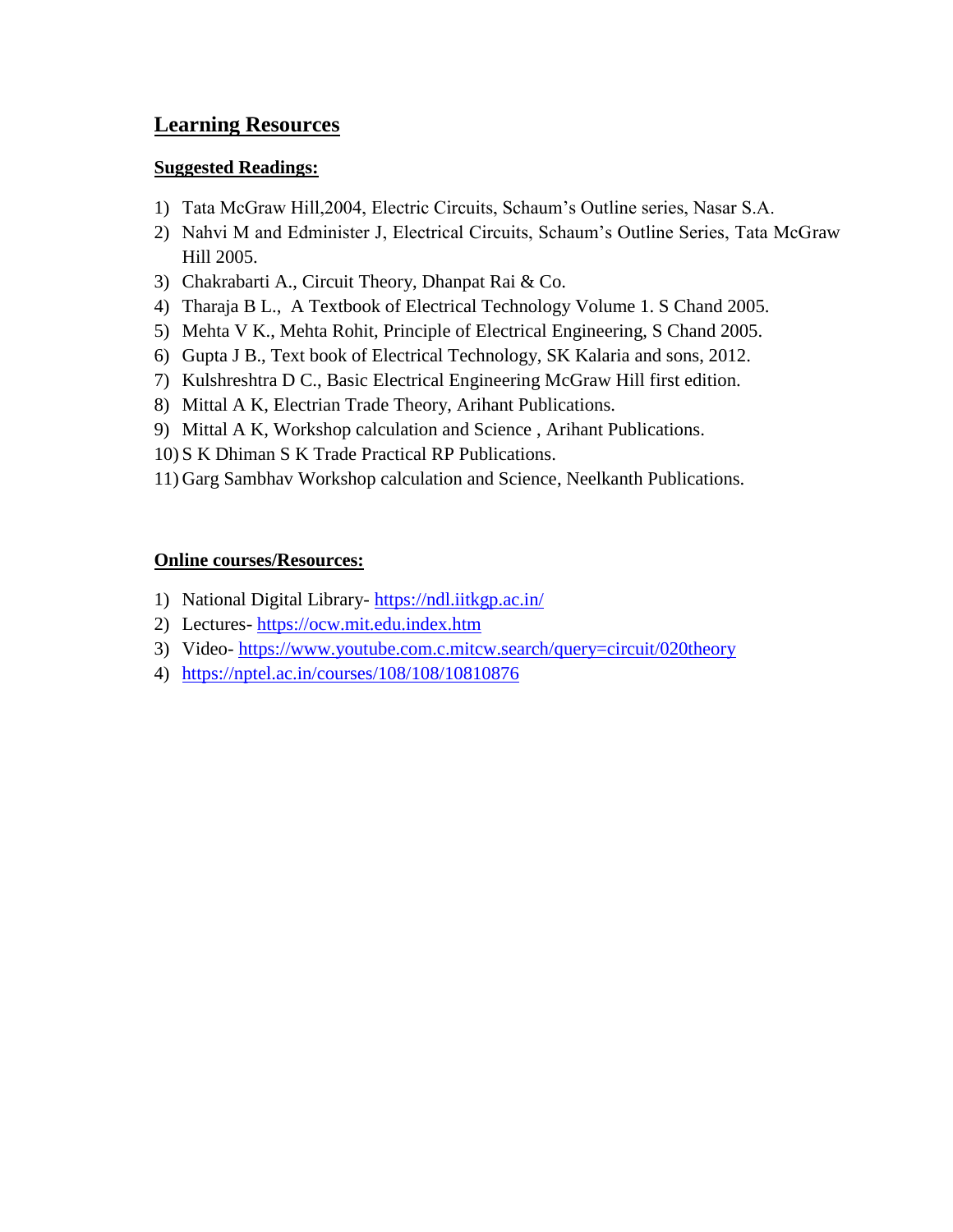# **V1-ELE-ELXT**

# **ELECTRONIC TECHNOLOGY**

**Vocational Course Credit Value-**  $4(2T+2P)$ 

# **Pre-requisite- 10+2 with science 30 hrs**

| <b>Course</b>   | After studying this course, the student will be able to                             |  |
|-----------------|-------------------------------------------------------------------------------------|--|
| Learning        | • Carry out the testing procedure of basic electrical components and circuits       |  |
| <b>Outcomes</b> | by making use of different test instruments.                                        |  |
|                 | • Define the procedure of making Printed Circuit Board(PCB)                         |  |
|                 | • Understand the concepts and principles used in Radio/Audio/Video                  |  |
|                 | Systems.                                                                            |  |
|                 | • Understand the devices used in communication system and learn the art of          |  |
|                 | their maintenance.                                                                  |  |
|                 | • Test different electronic components such as Resistors, Capacitors,               |  |
|                 | Inductors, Diodes and Transistors.                                                  |  |
|                 | • Test the quality of electronic circuits used in day-to-day life.                  |  |
|                 | Locate the fault at component level and at the advanced circuit Level.<br>$\bullet$ |  |

# **UNIT-I [8 Lectures]**

# **1 Electronic Fundamentals & Concept of CRO:**

- i) Brief history of development of electronics.
- ii) Applications of electronics
- iii) Electronic passive components; Resistors, Capacitors and Inductors
- iv) Electronic active components with their names and symbols
- v) Overview of Cathode Ray Oscilloscope (CRO),Block diagram of CRO, Measurement of voltage, phase difference and frequency using CRO.
- vi) CRO applications.

# **2) Voltage and Current:**

- i) Resistance, Ohm's law, V-I Characteristic curve, different types of Resistors, Capacitors, Inductors.
- ii) Voltage and Current sources, Symbols and Graphical representation.
- iii) Overview of AC, DC, cells and batteries.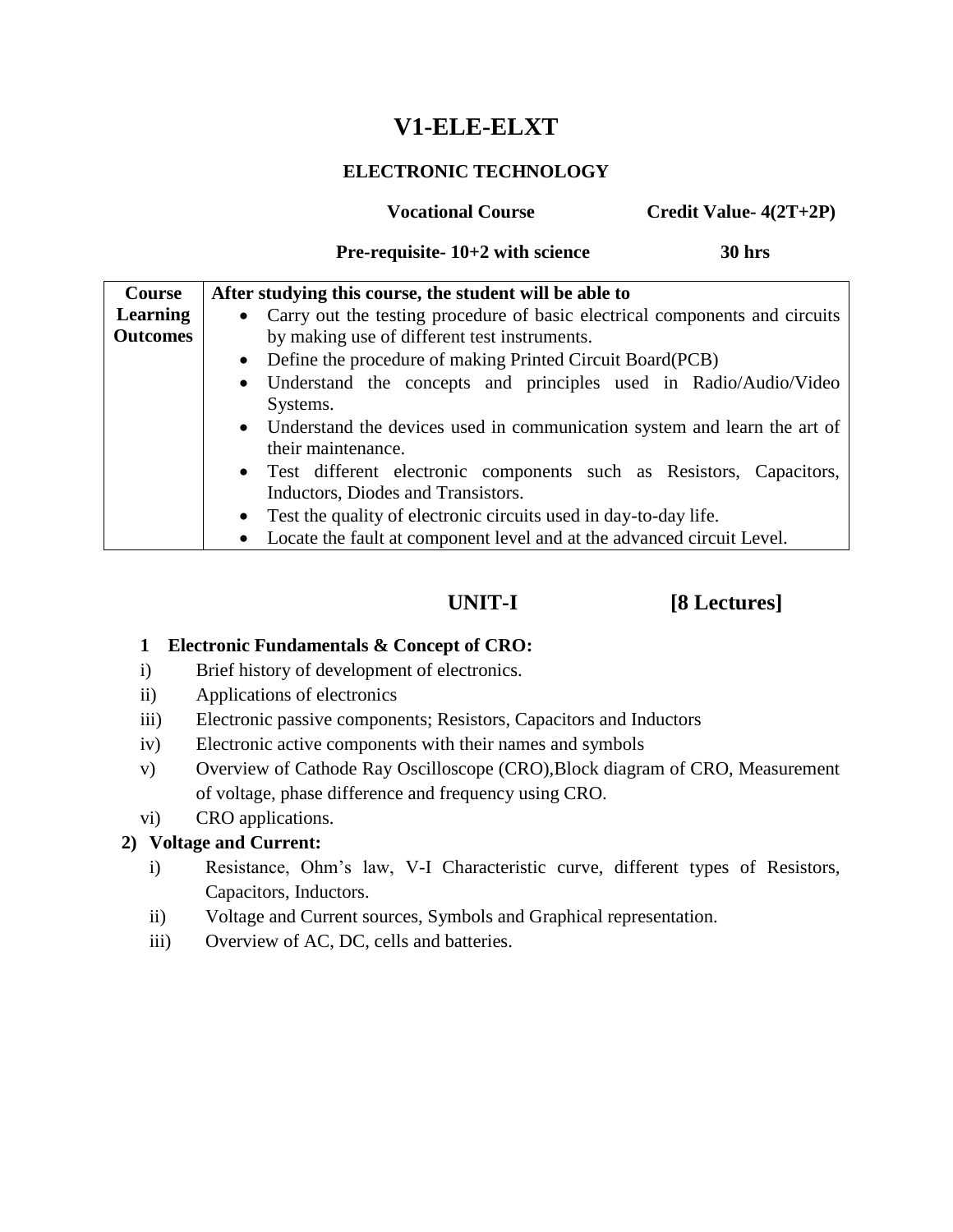#### **Basics of Semiconductor**

- 1. Semiconductor materials. Energy band structure of Insulators, Metals and Semiconductors, properties of semiconductors.
- 2. Intrinsic & Extrinsic semiconductor, N-type and P-type semiconductor, Drift current, Diffusion current and Total current, Mobility of charges, Effects of temperature

On Conductivity of semiconductor

- 3. PN junction diode, depletion layer, potential barrier, Forward & Reverse bias, V-I Characteristic, Effects of temperature, Resistance levels. Breakdown in Junction diode, Zener diode, Photo diode LED Types and applications of diode.
- 4. Diode as a rectifier, Half wave and full wave rectification, Voltage multipliers, Zener diode as voltage Regulator

# **UNIT-III [12 Lectures]**

### **Bipolar Junction Transistor**

1. Transistor's terminals and symbols.

- 2. Construction and operation of NPN and PNP transistors, Biasing of BJT.
- 3. CB, CE and CC configuration, Characteristics and transistor parameters for CB, CE, CC configuration.

4.Introduction to FET, JFET, MOSFET, CMOS and their characteristics.

### **Transistor Amplifier and Applications**

1. Introduction, Single and Multistage amplifiers, General amplifier characteristics, Feedbacks in amplifier,

- 2. Introduction to Sinusoidal Oscillators, Oscillatory circuit and types of oscillators.
- 3. Special information (Introduction to Thyristors, diode, SCR, DIAC&TRIAC).

# Practical [60 hrs]

- 1. Study of current and voltage measurement using Ammeter and Voltmeter.
- 2. Study of current and voltage measurement using Galvanometer.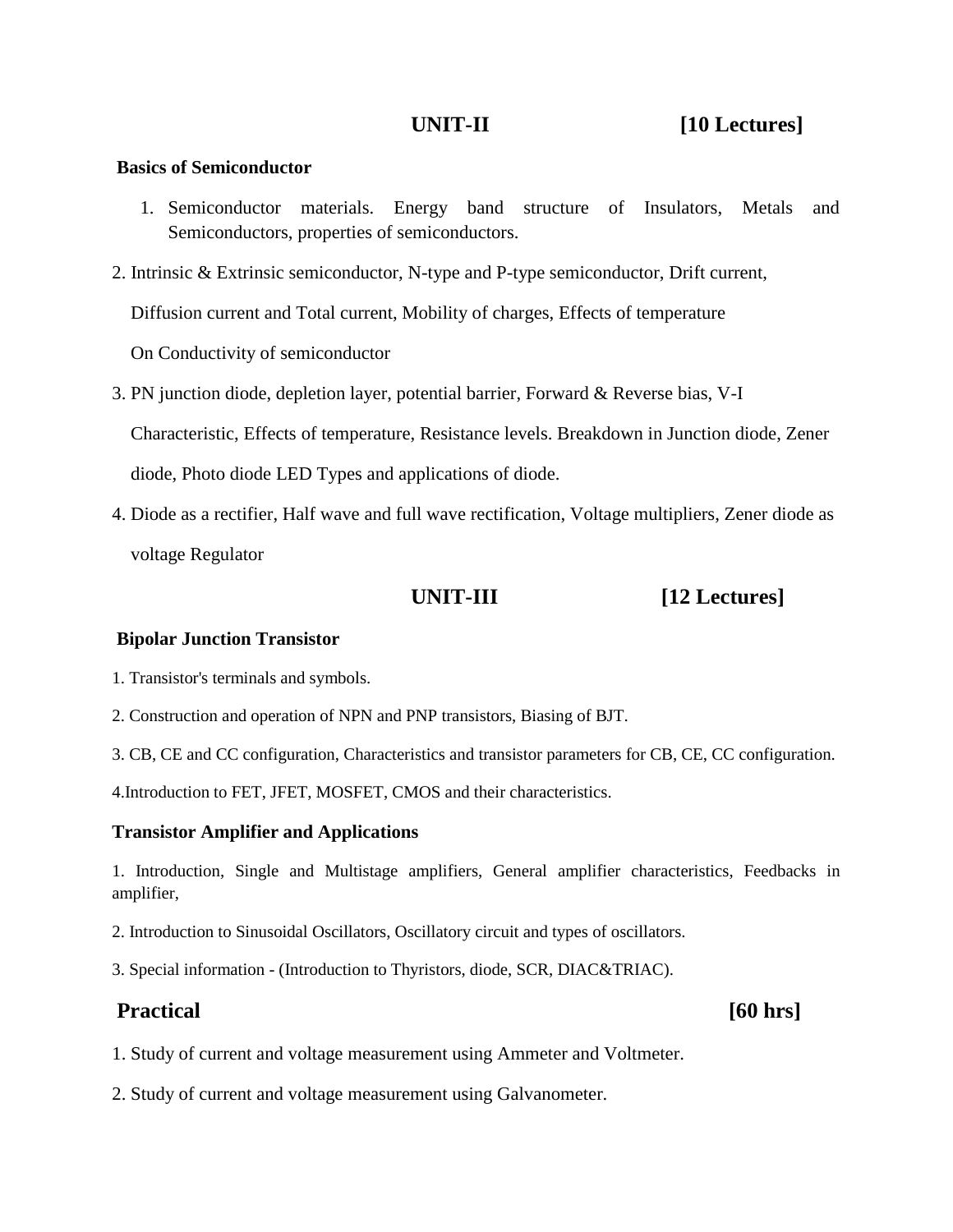3. Study of current, voltage and resistance measurement using Multimeter.

4. Study of voltage amplifier.

5. Study of working principle of Signal Generator and measurement of amplitude, time period and frequency of signal using Oscilloscope.

6. Study of V-I Characteristic of Diode.

7. Study of V-I Characteristic of Zener Diode and use of Zener Diode as a voltage regulator.

8. Study of Half wave rectifier with and without filter circuit.

9. Study of Fullwave rectifier with and without filter circuit.

10. Study CE configuration for NPN and PNP transistors and measurement of voltage and current gain.

11. Study CB configuration for NPN and PNP transistors and measurement of voltage and current gain.

12. Study CC configuration for NPN and PNP transistors and measurement of voltage and current gain.

13. Design and test diode as a switch with the help of LED using Bread Board.

14. Design and test series and parallel combination of resistances using Bread Board.

15. Design and test Half wave rectifier using a bread board.

16. Design and test Full wave rectifier using a bread board.

17. Design of 7segment display using LED and bread board.

## Other experiments of the same difficulty level may be added.

# **Project/ Field trip: - As per Requirement of Syllabus.**

# **Learning Resources:**

### **Text Books, Reference Books, Other resources**

1.Malvino Albert & Bates David J. "Electronic Principles" TMH Publication.

2. Boylested Robert L. & Nashelsky Louis, "Electronics Devices and Circuits", Pearson Pub.

3. Mehta V.K. & Mehta Rohit, "Principles of Electronics". S. Chand.